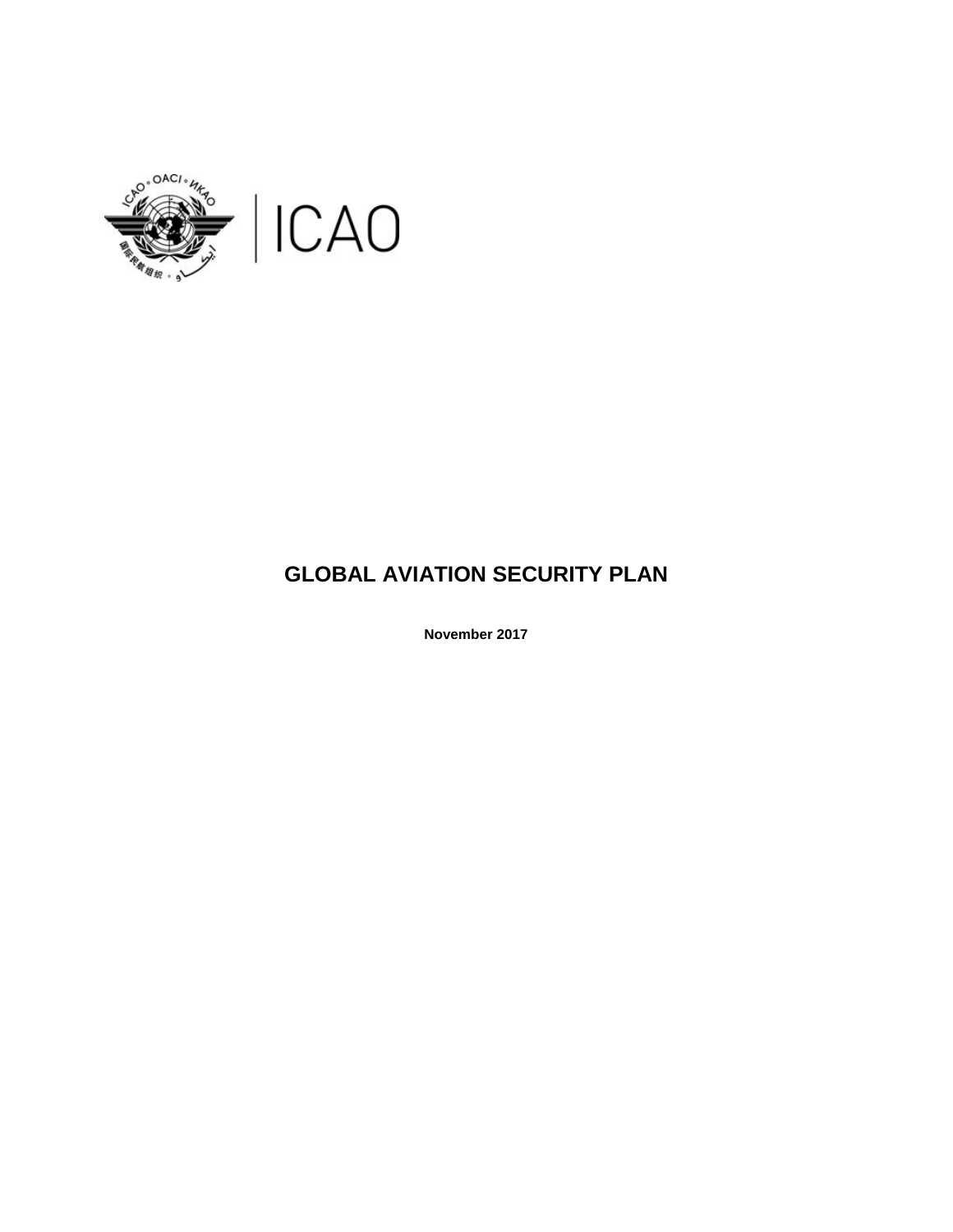# **TABLE OF CONTENTS**

| Page    |
|---------|
| (iii)   |
| $1 - 1$ |
| $2 - 1$ |
| $3 - 1$ |
| $4 - 1$ |
| $5-1$   |
| $6 - 1$ |
| App-A1  |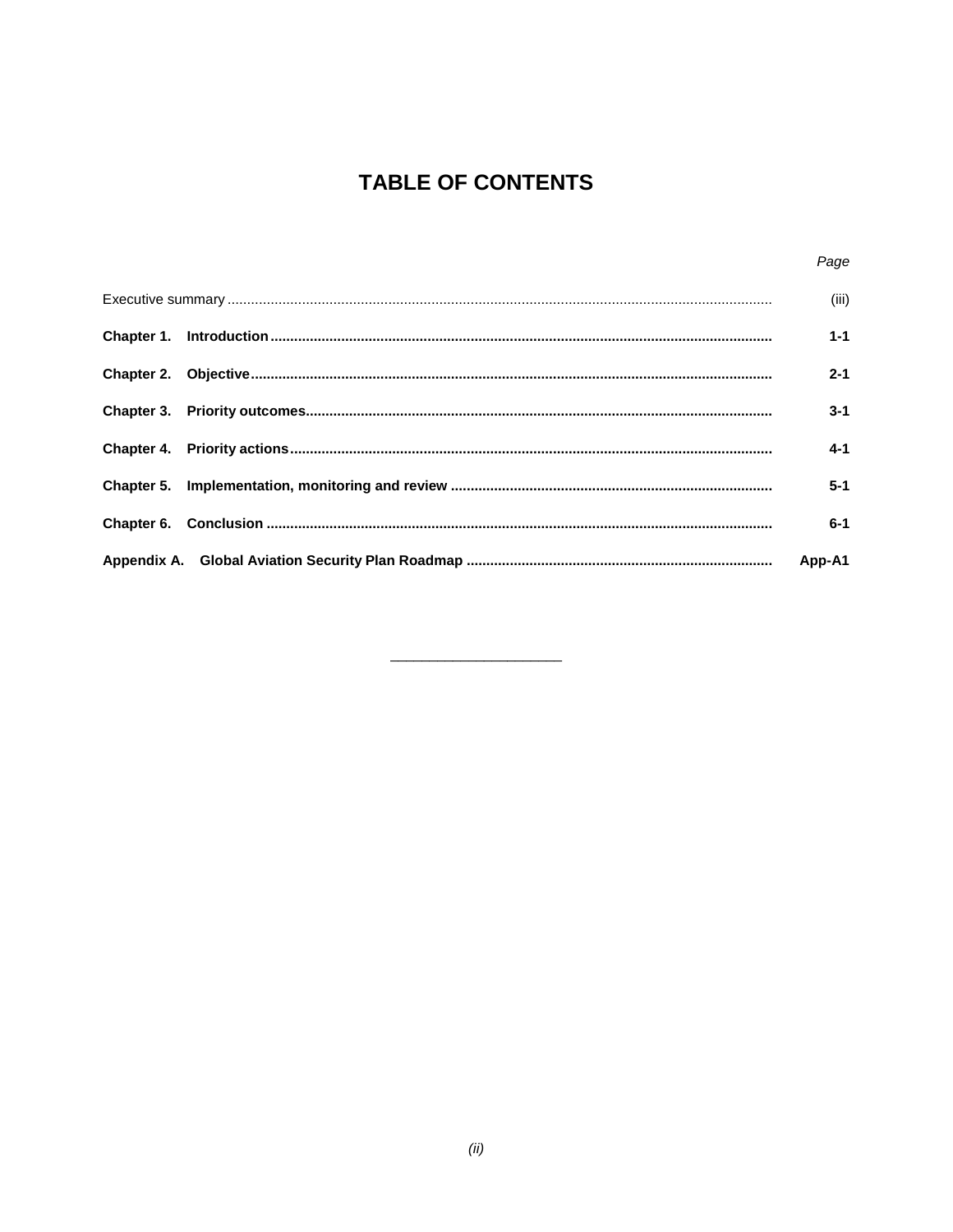## **EXECUTIVE SUMMARY**

In September 2016, delegates at the 39th Session of the International Civil Aviation Organization (ICAO) Assembly agreed that there was a need for the accelerated development of a Global Aviation Security Plan (GASeP) as a future aviation security policy and programming framework. The GASeP, which replaces the ICAO Comprehensive Aviation Security Strategy (ICASS), addresses the needs of States and industry in guiding all aviation security enhancement efforts through a set of internationally agreed priority actions, tasks and targets.

The GASeP provides the foundation for States, industry, stakeholders and ICAO to work together with the shared and common goal of enhancing aviation security worldwide and achieving five key priority outcomes, namely: a) enhance risk awareness and response; b) develop security culture and human capability; c) improve technological resources and innovation; d) improve oversight and quality assurance; and e) increase cooperation and support.

The Plan calls for action at the global, regional and national levels, as well by industry and all other stakeholders, in raising the level of implementation of Annex 17 – *Security*; intensified efforts are also required for ICAO to enhance its capacity to support States in this regard.

Central to the Plan is a Roadmap that outlines 94 tasks, accompanying 32 actions under 5 key priority outcomes, which set out objectives until the 40th Session of the ICAO Assembly in 2019. A set of indicators and target dates also accompanies each individual task. This Roadmap is a "living" document and shall be periodically reviewed and adjusted as necessary, taking into account new and emerging aviation security threats.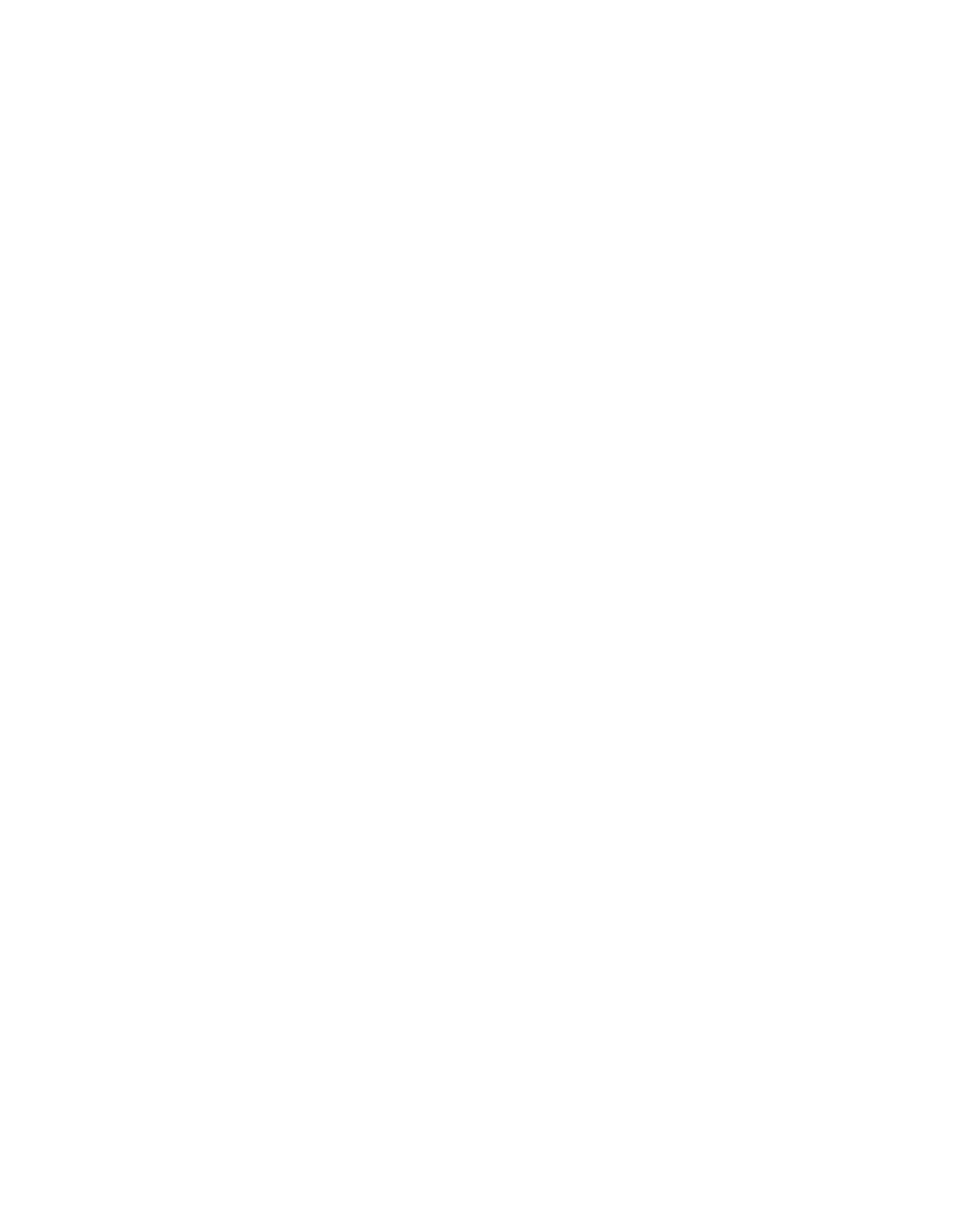# **INTRODUCTION**

#### **1.1. BACKGROUND**

1.1.1. The air transport industry plays a significant role in the global economy. Secure air transport service enhances connectivity in trade, tourism, political and cultural links between States. Annual international air passenger traffic is expected to reach 6 billion by 2030 from about 3.3 billion today, while air cargo transported is expected to increase to 125 million tonnes from 50 million. With air traffic projected to increase significantly in the future, there is a need for a planning framework at the international, regional and national levels to manage growth in a safe, secure and efficient manner. Aviation promotes global economic growth, and is a critical enabler for economic progress and development in many States. Security incidents have an obvious impact on the travelling public, especially when incidents result in injury and loss of life, but also by affecting confidence in air travel and by disruption to travel and trade. By ensuring the security of the aviation system, States help to establish public confidence in their aviation system and provide a strong foundation for trade and tourism globally.

1.1.2. The current threat and risk environment demands that aviation security remain among the highest of priorities for States and the global international community. This was highlighted by United Nations (UN) Security Council Resolution 2309 (2016) – *Threats to international peace and security caused by terrorist acts: Aviation security* adopted in September 2016 (UNSCR 2309), which calls upon ICAO, States and stakeholders to comply with their treaty obligations and international responsibilities as they relate to aviation security, and by ICAO Assembly Resolution A39-18 (Consolidated statement of continuing ICAO policies related to aviation security), in accordance with international law.

#### **1.2. PURPOSE**

1.2.1. The GASeP incorporates the key aspects and themes from UNSCR 2309 (2016) and ICAO Assembly Resolution A39-18, in particular: the need for effective, risk-based measures that are assessed regularly to reflect the evolving threat picture; ensuring that measures are effectively implemented on the ground on a sustainable basis; resource allocation and the promotion of a culture of security; and establishing effective national oversight of aviation security systems.

1.2.2. The global nature of aviation means that States are dependent on the effectiveness of each other's aviation security systems to provide a common secure aviation environment. Despite enhancements to the security system, terrorists continue to view civil aviation as an attractive target and continue to exploit real or perceived vulnerabilities in the international civil aviation system, with the aim of causing substantial loss of life, economic damage and disruption to connectivity and trade between States.

1.2.3. The GASeP provides guidance for priority setting at the international, regional and State levels, creates a framework within which ICAO, States and stakeholders can work together to meet shared objectives, supports ICAO's *No Country Left Behind* initiative to address common challenges, and guides efforts to jointly further enhance aviation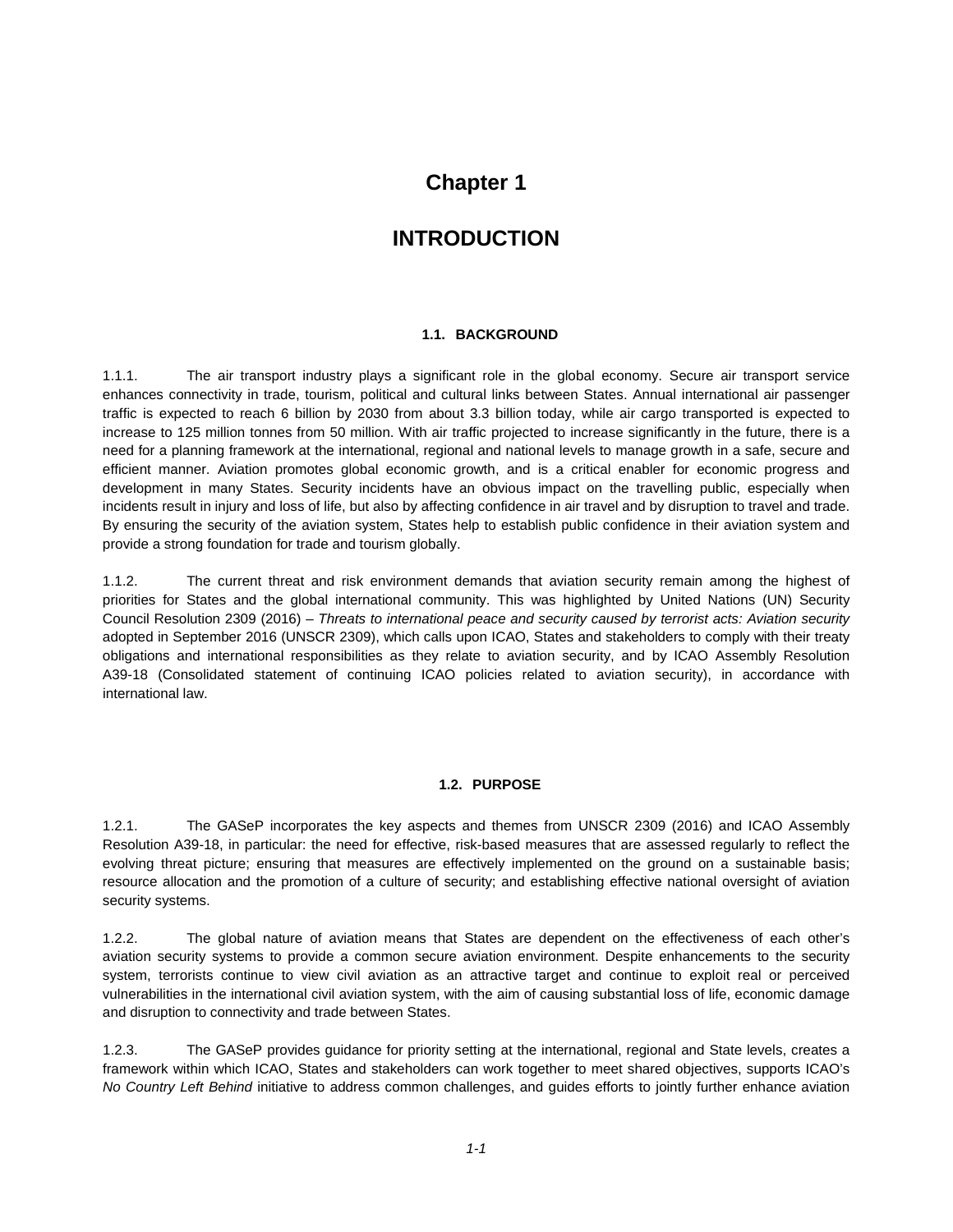security.

1.2.4. Target-based planning complements international conventions and resolutions, as well as the framework of Annexes and guidance material by establishing security priorities with tangible and measurable outcomes.

#### **1.3. RISK CONTEXT**

1.3.1. ICAO uses information from the following sources to assess the risk facing international civil aviation: ICAO Acts of Unlawful Interference Database; risk assessments carried out by the Aviation Security Panel's Working Group on Threat and Risk (refer to the ICAO Aviation Security Global Risk Context Statement); and analysis of audit findings by the Universal Security Audit Programme (USAP). These same sources, also used in identifying priorities in the GASeP, indicate that air transport is challenged by a number of security risks, as evidenced by the following:

- a) sixty-nine acts of unlawful interference were recorded between 2011 and 2016. Twenty-one out of 69 incidents had fatalities (a total of 884 deaths). Facility attacks represented the highest number with 24 incidents (or 32 per cent), followed by unlawful seizure with 18 incidents (or 26 per cent), sabotage with 15 incidents (or 22 per cent) and other acts with 12 incidents (or 17 per cent);
- b) as the weapon of choice in attempts to attack civil aviation and airport infrastructure, improvised explosive devices (or IEDs) and person-borne IEDs continue to pose a significant threat. Screening regimes play a critical role to deter and detect threat items in the aviation security system but can be undermined by ineffective implementation in practice;
- c) attacks on the landside areas of airports have highlighted a growing threat to locations where members of the public and passengers circulate with minimal restrictions and congregate at predictable times. ICAO assesses landside threats to be credible and real; and
- d) USAP data confirms critical improvements are urgently needed in the implementation of Annex 17, to address the following gaps: inadequate access control measures to Security Restricted Areas (SRAs); deficiencies in the implementation of airport personnel identification and vehicle pass systems; lack of airport-level human and technical resources for aviation security; ineffective screening and security controls of non-passengers granted access to the SRA.

1.3.2. The above challenges establish a need for more aviation security awareness, deploying more appropriate resources, stronger political will, improved security culture, and increased quality control and oversight, amongst others.

1.3.3. As terrorists find innovative ways to target the system, States must continue to address the risks identified above, while also attending to complex issues such as cybersecurity, remotely piloted aircraft systems (RPAS), and risks arising from conflict zones.

#### **1.4 BENEFITS OF THE GASeP**

1.4.1 Without question, enhancing aviation security globally will bring financial and other economic benefits. The economic and financial cost to States, airports, airlines, and stakeholders of terror attacks and security breaches can be very significant, and the loss of human lives cannot be measured. On the financial and economic side, some recent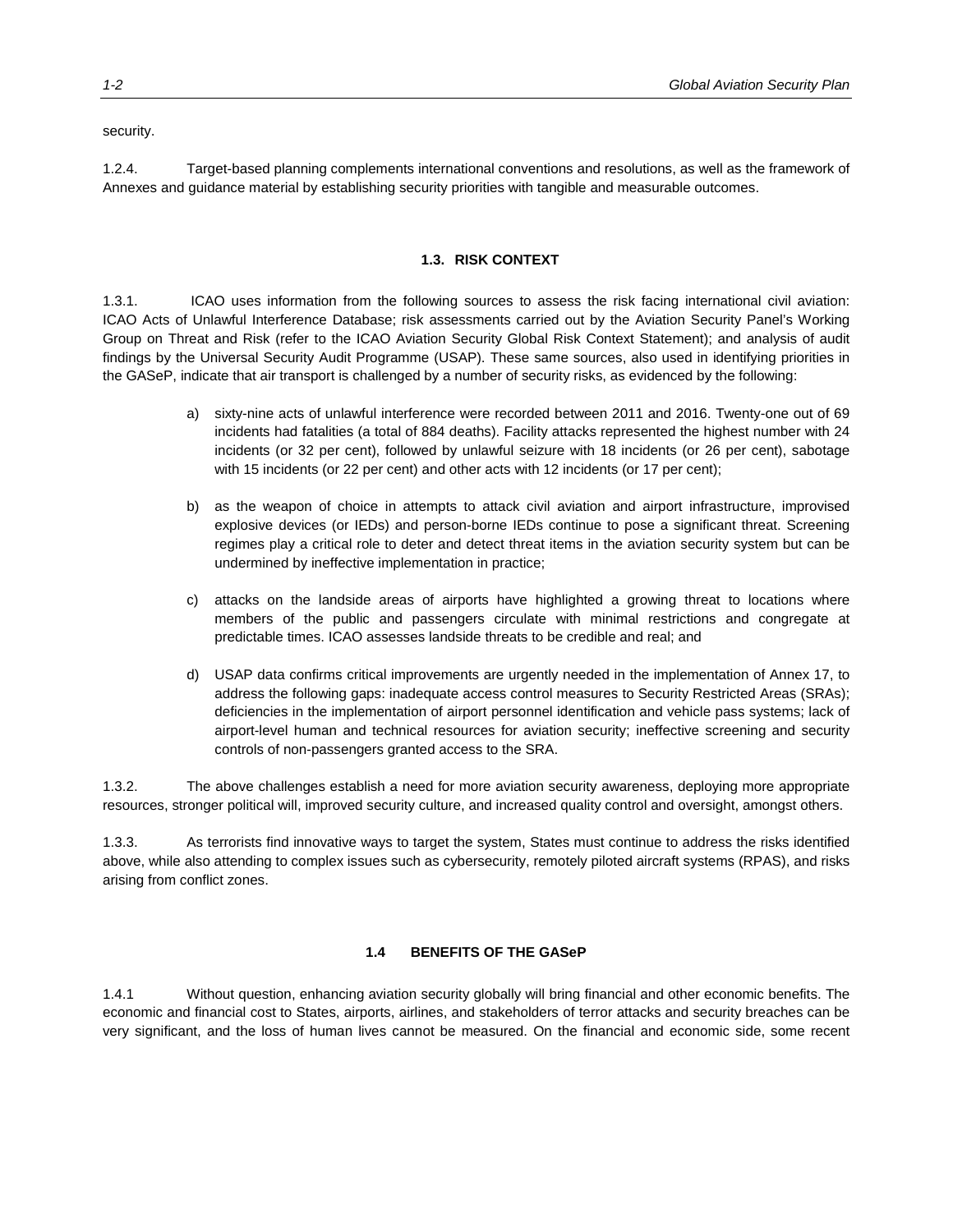attacks have caused losses as high as US \$4.47 billion as a result of close to two weeks suspension of airport and airline operations, repair to infrastructure, and other losses suffered from terror attacks.<sup>[1](#page-6-0)</sup> The terror attacks of 11 September 2001, where terrorists hijacked four civil aircraft to commit the attacks, led to total estimated losses of around US \$[2](#page-6-1) trillion.<sup>2</sup> Other repercussions may also be suffered as a result of poor aviation security standards and measures, including the loss of public and investor confidence, and effects on tourism, trade and connectivity.

1.4.2 The GASeP therefore aims to foster amongst ICAO, States, industry, and stakeholders a greater commitment to enhancing global aviation security. With all stakeholders fulfilling their responsibilities set out in the Roadmap, the sustained level of secure and safe civil aviation operations will prevent stakeholders from suffering human, economic, financial and other losses. A strengthened global aviation system will provide a conducive environment for global economic growth and development that will benefit all States.

\_\_\_\_\_\_\_\_\_\_\_\_\_\_\_\_\_\_\_\_\_\_

j

<span id="page-6-0"></span><sup>1.</sup> Source: Damien Sharkov, *Newsweek*, 23 March 2016.

<span id="page-6-1"></span><sup>2.</sup> Source: www.iags.org/costof911.html.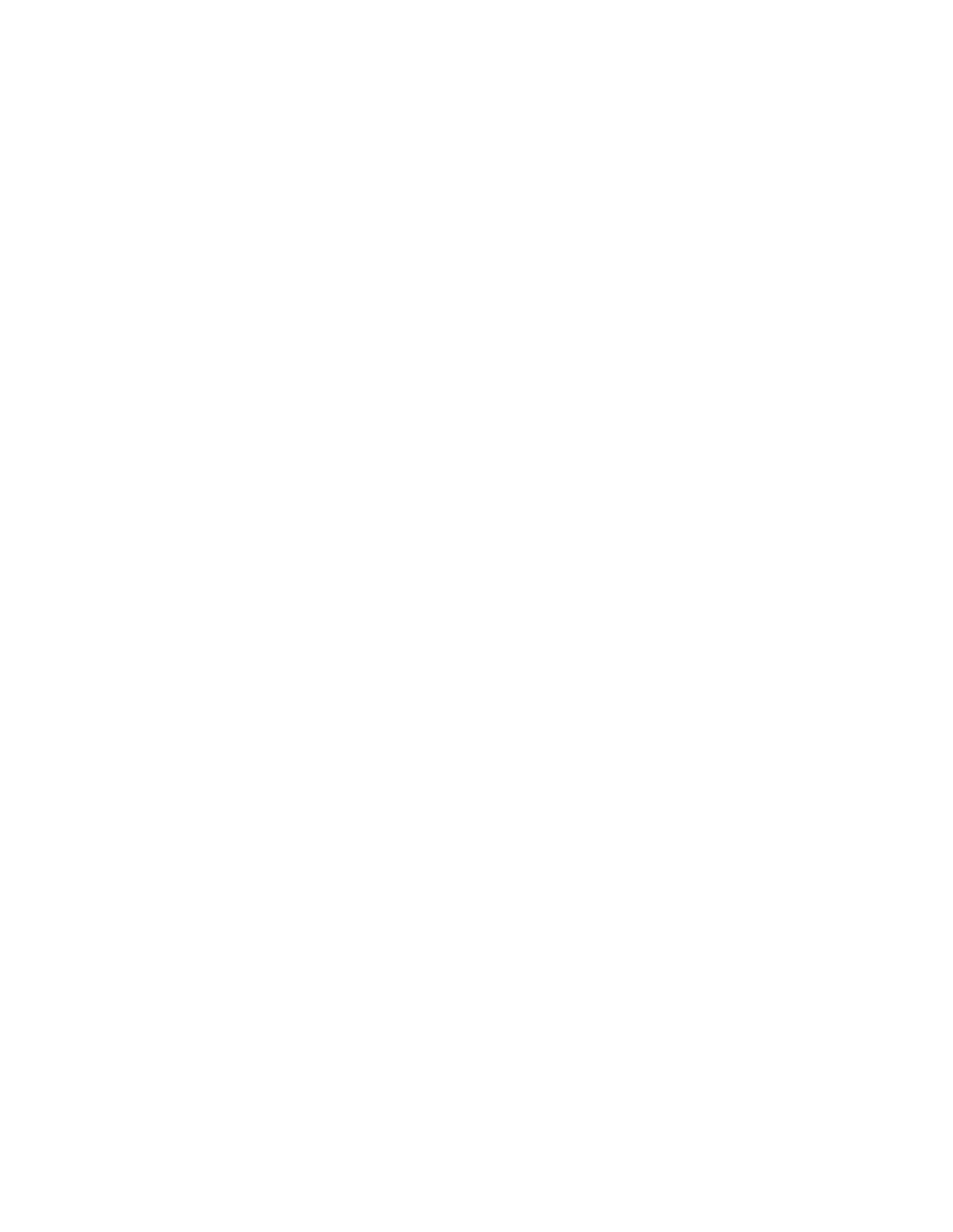# **OBJECTIVE**

#### **2.1. OBJECTIVE OF THE GASeP**

2.1.1. The objective of establishing the GASeP is to help ICAO, States and stakeholders **enhance the effectiveness of global aviation security**. The GASeP therefore seeks to unite the international aviation security community and inspire action in this direction, taking into account that the threats and risks faced by the civil aviation community continue to evolve. It is also intended to achieve the shared and common goal of enhancing aviation security worldwide and to help States come together to fulfil the commitments set out in UNSCR 2309 (2016) and relevant ICAO Assembly Resolutions.

2.1.2. The **overarching principles** that support the GASeP's objective are:

- *No Country Left Behind*. To ensure that the implementation of security SARPs are urgently undertaken globally so that all States have access to the significant socio-economic benefits of safe, secure and reliable air transport.
- *Effective implementation and compliance.* Appropriate measures that are applied to ensure consistent outcomes, coupled with a robust security quality control and oversight system.
- *Sustainability*. Utilizing measures that are proportionate and realistic in the long term, duly coordinated with entities from other sectors (e.g. aviation safety, air navigation, facilitation).
- *Cooperation and information sharing*. Strengthen cooperation and sharing of information between and amongst States and stakeholders. To ensure that the principles of cooperation defined in bilateral and/or multilateral air services agreements, recognition of equivalent security measures, and focus on security outcomes continue to be the basis for international cooperation.
- *Security culture and human capacity development*. Establish a strong and robust security culture and develop human capital, skill and competency.
- *Innovation*. Encourage States and stakeholders to devise, establish and share new and innovative ways to implement security policies and measures.
- *Identifying, understanding and managing risk*. Enhance understanding of aviation security risks, and take appropriate and effective action.

#### **2.2. APPLICATION**

2.2.1. Continued improvement in States' effective implementation of Annex 17 is paramount to assure the security and regularity of air transport. The GASeP applies to ICAO, its Member States and stakeholders to guide effective implementation and compliance efforts, promote accountability for these security responsibilities, and enhance the effectiveness of global aviation security.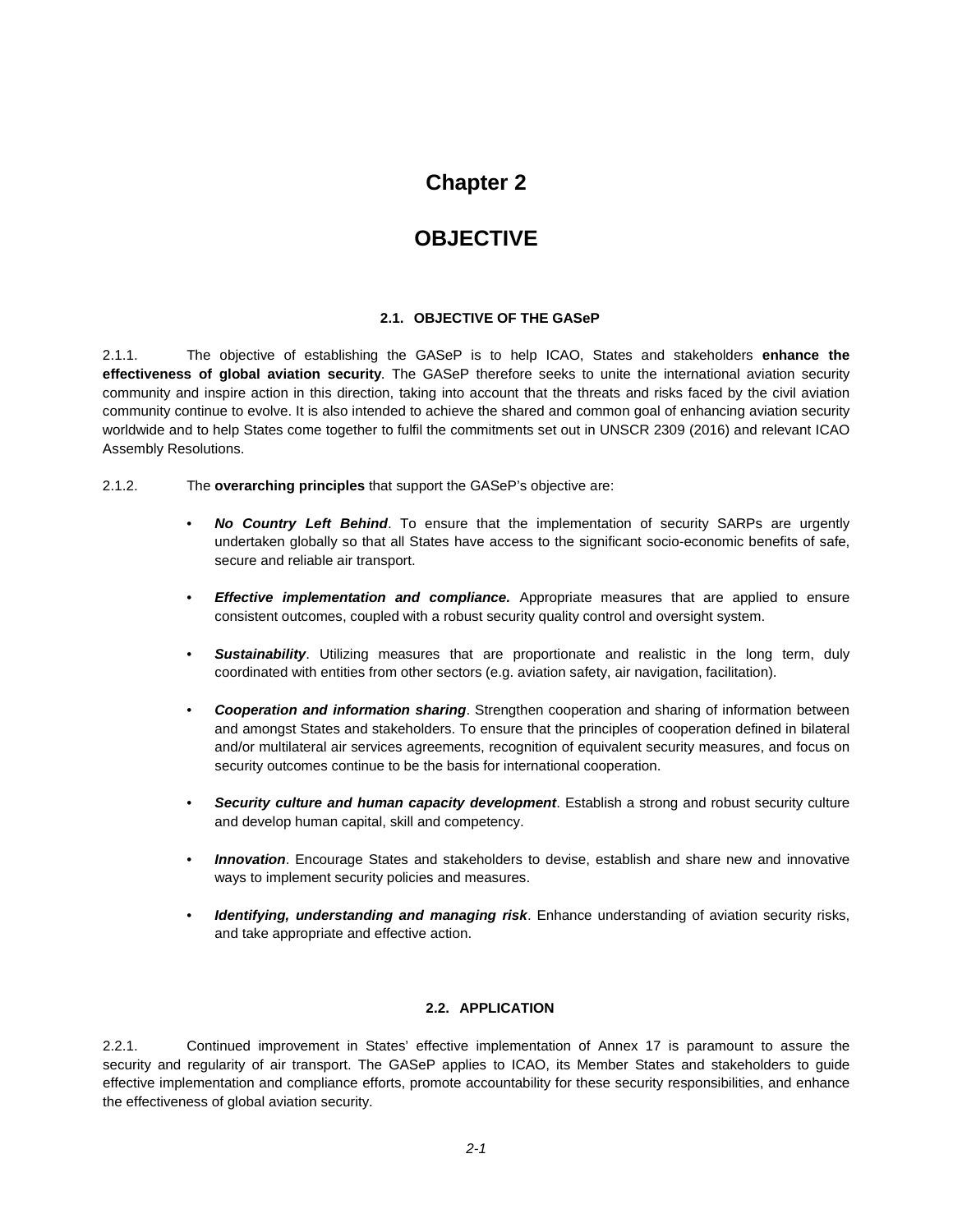2.2.2. The Roadmap in Appendix A contains many tasks for States to implement and it is acknowledged that States have limited resources with which to operate. When implementing these tasks, States should consider where their greatest areas of risk are and prioritize the tasks listed in Appendix A accordingly. Information to assist with this prioritization can be obtained from the ICAO Global Risk Context Statement, USAP audit results and feedback from other States that conduct last port of departure assessments.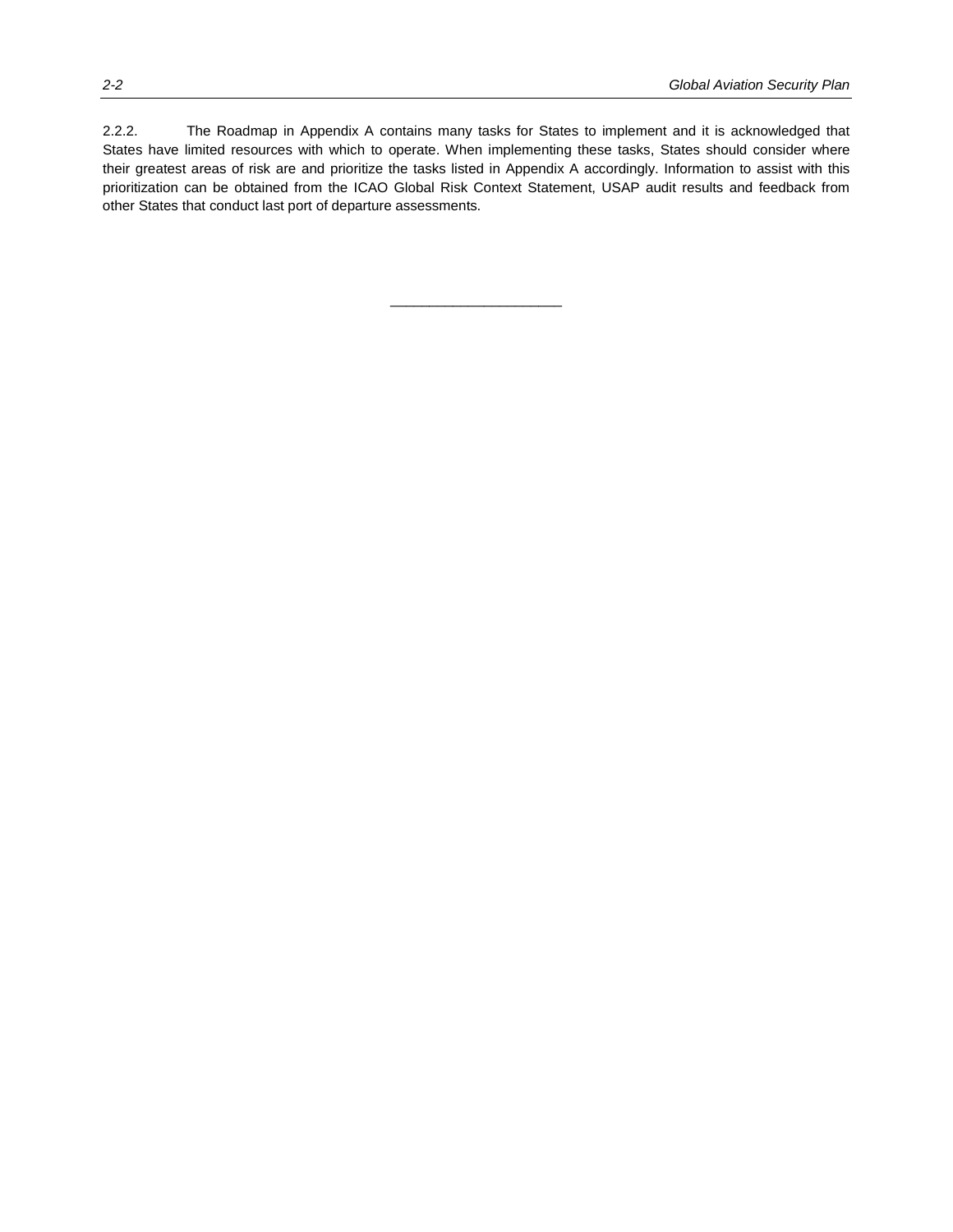# **PRIORITY OUTCOMES**

#### **3.1. FIVE KEY PRIORITIES**

In order to make rapid progress on its core objective of enhancing the effectiveness of global aviation security, and improving the practical and sustainable implementation of preventive aviation security measures, the GASeP identifies five **key priority outcomes** where ICAO, States and stakeholders should focus their urgent attention, resources and efforts. These priorities derive from the main challenges that may face member states in delivering this objective. They are:

- a) **Enhance risk awareness and response**. Understanding risk is essential for policies and measures that are effective, proportionate and sustainable. Undertaking risk assessments will help to identify gaps and vulnerabilities, which can then be urgently addressed in the most practical way possible, and with optimal use of resources.
- b) **Develop security culture and human capability**. The promotion of effective security culture is critical to achieve good security outcomes. A strong security culture must be developed from the top management across and within every organization. The existence of a well-trained, motivated and professional work force is a critical prerequisite for effective aviation security.
- c) **Improve technological resources and foster innovation**. Promoting and applying better technological solutions and innovative techniques can provide the tools for enhancing security effectiveness while ensuring operational efficiency.
- d) **Improve oversight and quality assurance**. Effective quality control and oversight processes globally, nationally, and locally are critical in delivering sustained effective aviation security.
- e) **Increase cooperation and support**. Increasing collaboration between and within States will enable the key security objectives to be achieved more quickly and efficiently.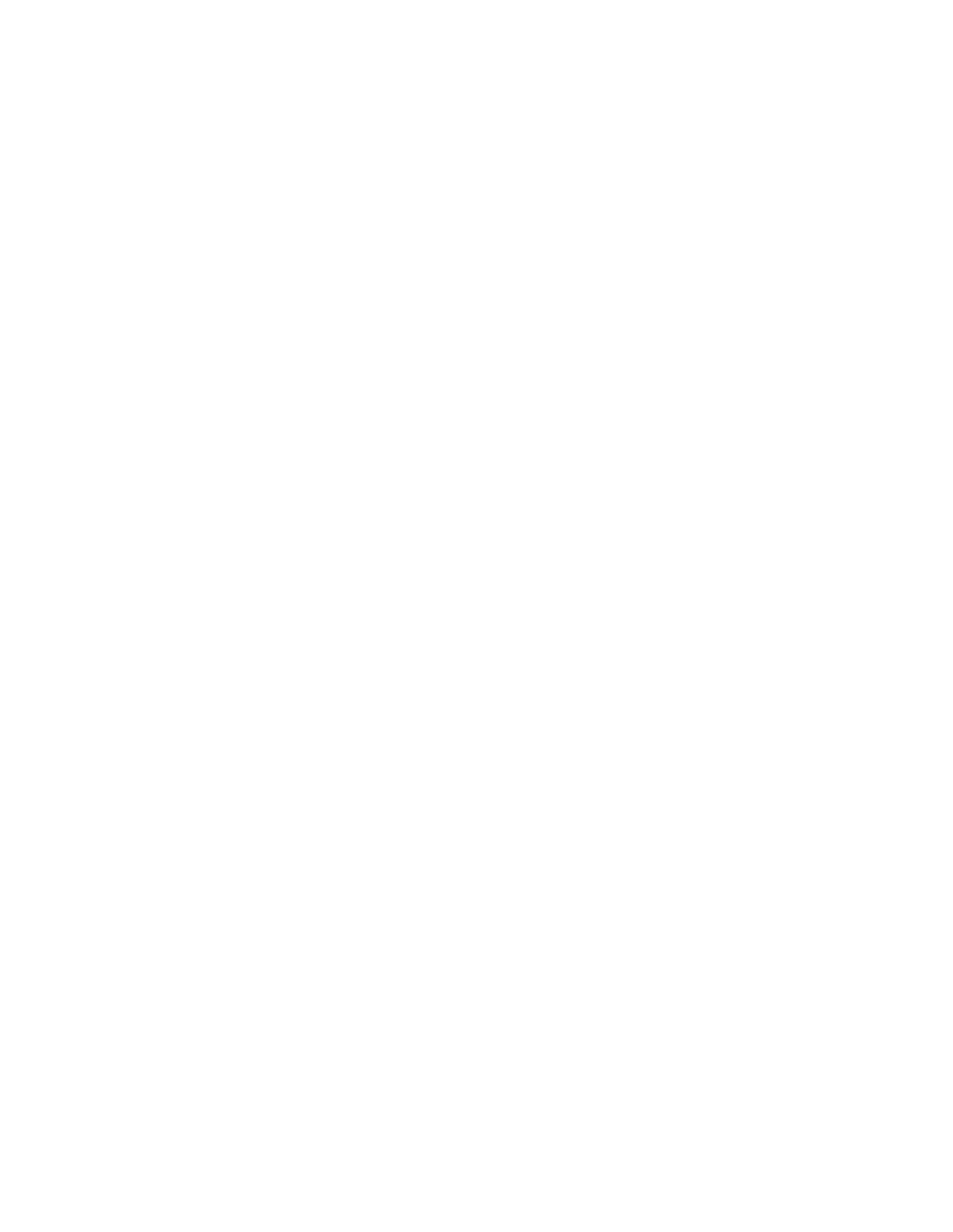# **PRIORITY ACTIONS**

#### **4.1. PRIORITY ACTIONS**

In order to deliver the five priority outcomes, consistent with the overarching principles, the following priority actions should form the basis for the GASeP. Some require action at the global level (which may include delivery by ICAO through its Secretariat and/or expert groups<sup>[1](#page-12-0)</sup>); while some call on action from States and industry at national and local levels.

#### **1. ENHANCE RISK AWARENESS AND RESPONSE**

- 1.1 Keep global threat picture under regular review and enhance dissemination of threat and risk advice.
- 1.2 Improve training on risk assessment.
- 1.3 Review relevant ICAO Annex 17 provisions and guidance for highest risk areas.
- 1.4 Up-to-date framework established in each State for conducting national and local risk assessments.
- 1.5 Ensure effective internal mechanisms for communicating information/assessments to those who need it.
- 1.6 Review current screening arrangements in light of national risk assessment.
- 1.7 Review personnel security measures taking into account risk advice and guidance on insider threat.
- 1.8 Ensure holistic aviation perspective and appropriate impact assessments.

#### **2. DEVELOP SECURITY CULTURE AND HUMAN CAPABILITY**

2.1 Build and promote security culture.

j

- 2.2 Develop/review national training programmes, taking account of risk.
- 2.3 Professionalise work force and ensure continuous performance.

<span id="page-12-0"></span><sup>1.</sup> Including but not limited to the Aviation Security Panel and its Working Groups, which comprise: Working Group on Threat and Risk (WGTR), Working Group on Guidance Material (WGGM), Working Group on Air Cargo Security (WGACS), Working Group on Training (WGT), Working Group on Innovation (WGIAS) Working Group on Annex 17 (WGA17), Secretariat Study Group (SSG) on the Universal Security Audit Programme.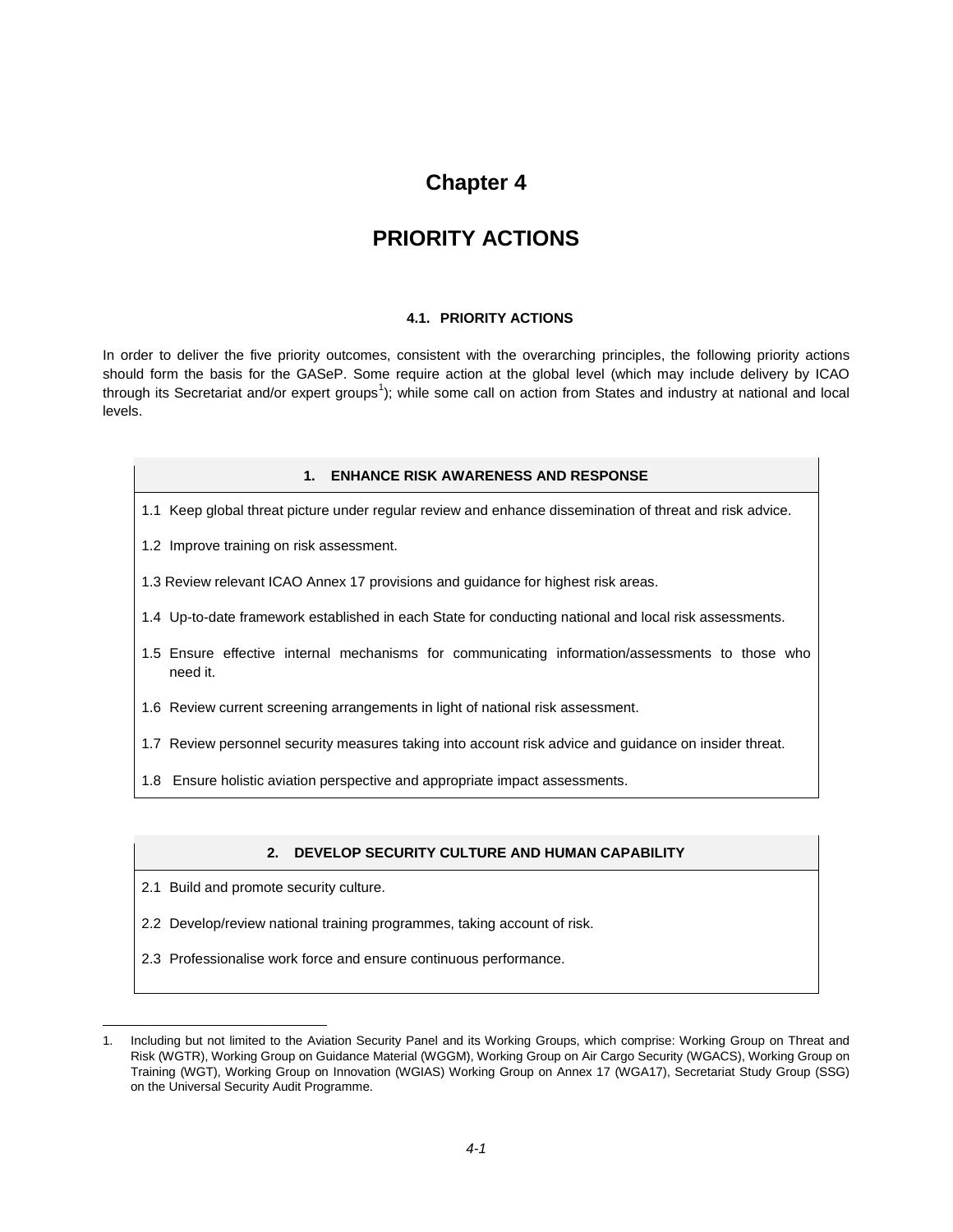- 2.4 Develop baseline requirements/minimum qualification for personnel involved in security.
- 2.5 Revise ICAO training material and guidance, focusing on core aviation security skills/needs.
- 2.6 Review and enhance ICAO security-related training activities.

#### **3. IMPROVE TECHNOLOGICAL RESOURCES AND FOSTER INNOVATION**

- 3.1 Enhance technical advice to States.
- 3.2 Promote innovative techniques and technologies by States and industry.
- 3.3 Promote consistency of technical specifications for security equipment.
- 3.4 Consider minimum technical specifications for security equipment.
- 3.5 Increase use of appropriate technology for screening and facilitation.
- 3.6 Develop and improve the efficiency of certification processes and operational use of security equipment, including human factors.
- 3.7 Consider and evaluate the use of passenger information to inform and assist aviation security.

#### **4. IMPROVE OVERSIGHT AND QUALITY ASSURANCE**

- 4.1 Develop regional USAP-CMA targets on the levels of effective implementation of security measures.
- 4.2 Coordinate efforts between States, stakeholders and ICAO on audits and peer review.
- 4.3 Develop and implement rectification plans at national and local levels to address gaps and vulnerabilities identified.
- 4.4 Enhance USAP-CMA to provide reliable information regarding the effective implementation of aviation security measures.
- 4.5 Enhance training and guidance on quality assurance.

#### **5. INCREASE COOPERATION AND SUPPORT**

- 5.1 Contribute resources to ICAO, States and stakeholders for auditing/peer review.
- 5.2 Provide increased assistance (where possible) for capacity development.
- 5.3 Commitment to enhance effective implementation by recipient States.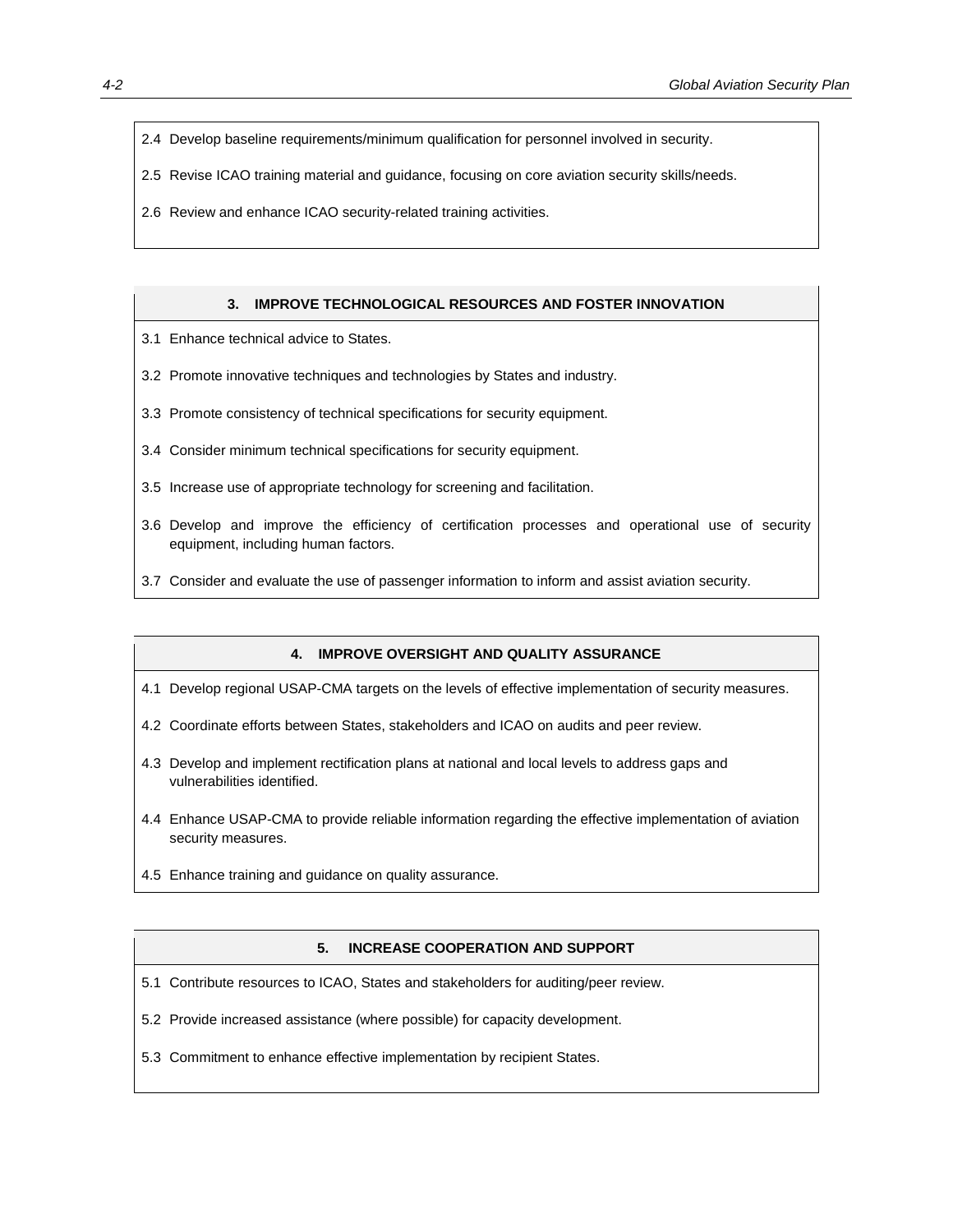- 5.4 Ensure all national entities concerned are actively involved in implementation of measures.
- 5.5 Identify and utilize new funding sources (e.g. UN, World Bank, States, industry, etc) in addition to existing funding sources.

\_\_\_\_\_\_\_\_\_\_\_\_\_\_\_\_\_\_\_\_\_\_

5.6 Enhance ICAO's capability and effectiveness in delivering assistance.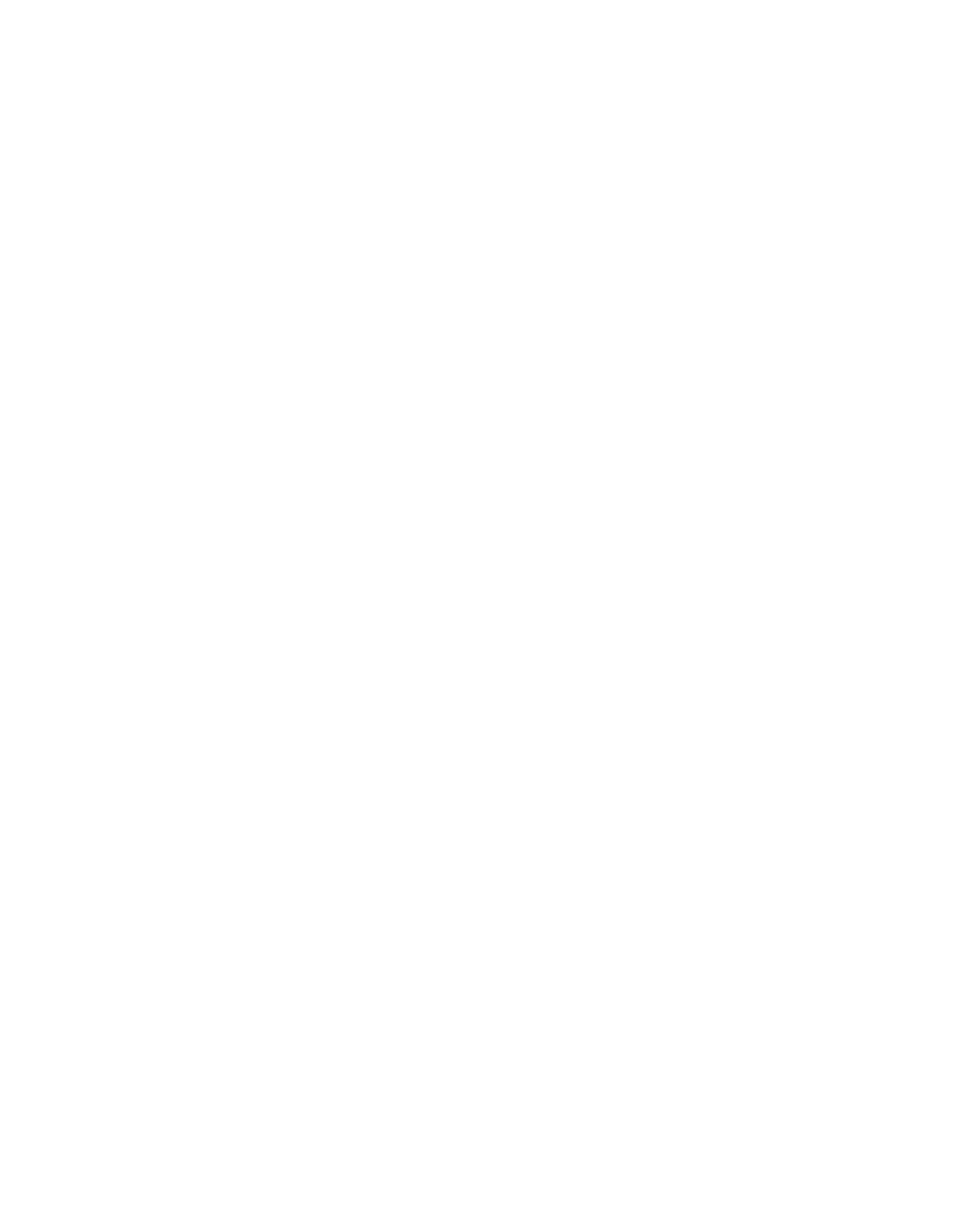### **IMPLEMENTATION, MONITORING AND REVIEW**

#### **5.1. IMPLEMENTATION**

The GASeP is applicable to all ICAO Member States, industry and stakeholders. Each entity is encouraged to adopt the recommended priorities and targets contained in the GASeP based on the Roadmap, which outlines priority outcomes, priority actions, and associated tasks, and indicators and target dates, to help ICAO, States and stakeholders focus and work towards implementing effective measures and actions to achieve the Objective of Enhancing Global Aviation Security.

#### **5.2. MONITORING AND REVIEW**

Different data sources are used to measure and monitor the performance of States. Data analysis is conducted through USAP audits and validation missions, and reports by the Regional Offices, including reports of existing Regional AVSEC Groups to ICAO Headquarters. The ICAO Secretariat will conduct a review of the GASeP as and when appropriate in coordination with the AVSEC Panel, on the progress of ICAO and Member States moving towards achieving the targets. ICAO will also undertake status updates of the targets and the intended deadlines, as outlined in the GASeP. These will include identifying areas where States may need assistance to meet the targets through aviation security training and capacity building assistance, and other relevant efforts, and update the Roadmap where necessary, amend or adjust any of the implementing actions where practical, and add actions to address new and emerging threats as they arise and as needed..

#### **5.3. WORKING IN PARTNERSHIP**

All aviation stakeholders need to be involved in the effort to continually improve aviation security. The GASeP provides a common frame of reference for all stakeholders and identifies the roles played by ICAO, States and industry. In addition to the development of SARPs, ICAO supports the implementation of the GASeP by providing resources, implementation tools and assistance via different programmes and initiatives, such as the *No Country Left Behind* initiative.

#### **5.4. ROLE OF ICAO, STATES AND STAKEHOLDERS**

5.4.1. ICAO will have an important global leadership and monitoring role in the implementation and coordination of the GASeP. This includes:

- a) updating the GASeP as required;
- b) developing and maintaining SARPs, supplemented by manuals and other guidance;
- c) monitoring and reviewing of security threat and risk picture;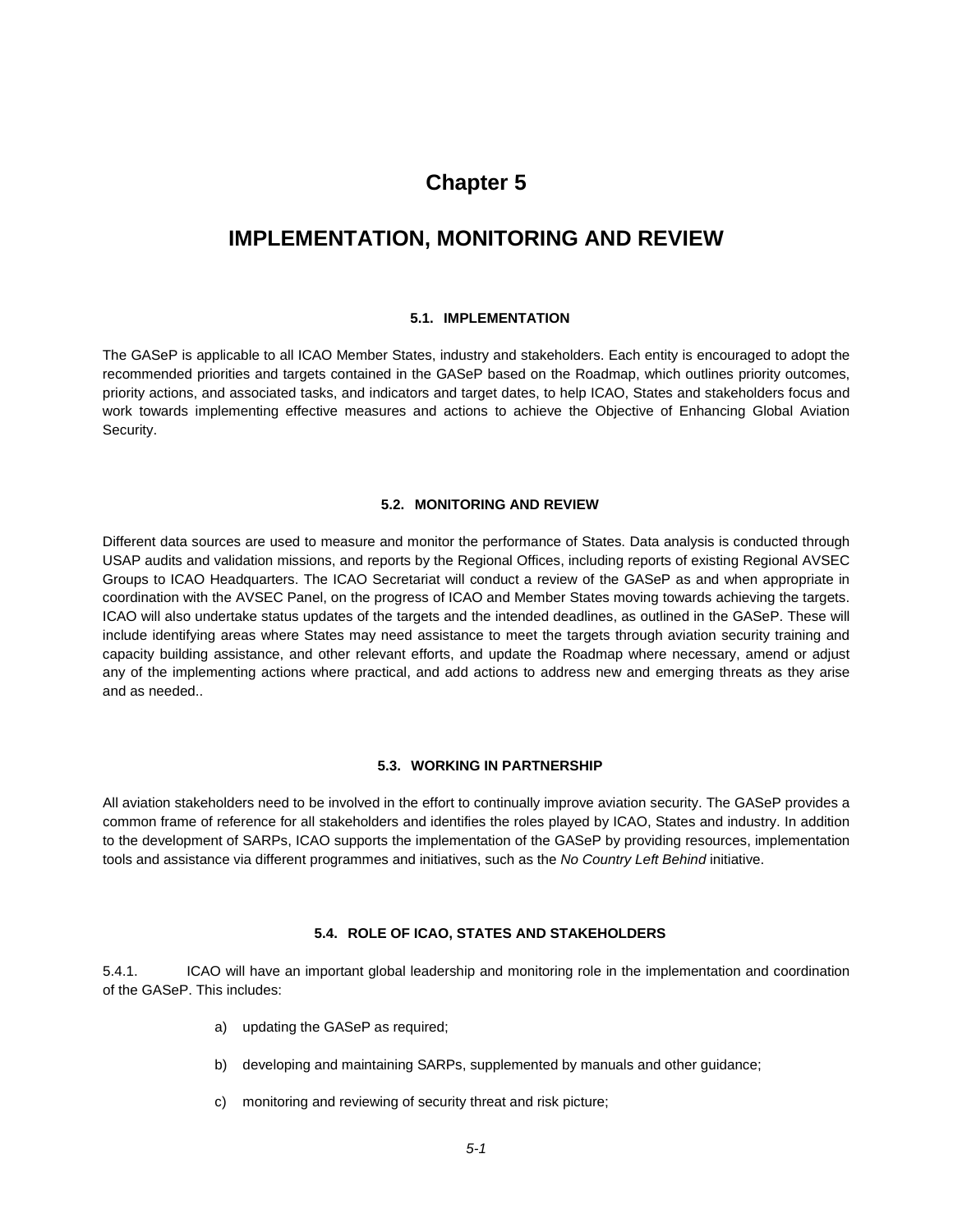- d) auditing the effective implementation of aviation security through USAP; and
- e) implementing targeted assistance to address deficiencies in the aviation security system.

5.4.2. States and industry also have important roles to undertake towards the implementation and effectiveness of the GASeP, recognizing the coordinating role States have on tasks attributed to industry. It is important that States and other stakeholders demonstrate year-on-year improvement in the implementation of operational standards. The overall cumulative improvements to aviation security globally will enhance the security, safety, facilitation and operations of the international civil aviation system.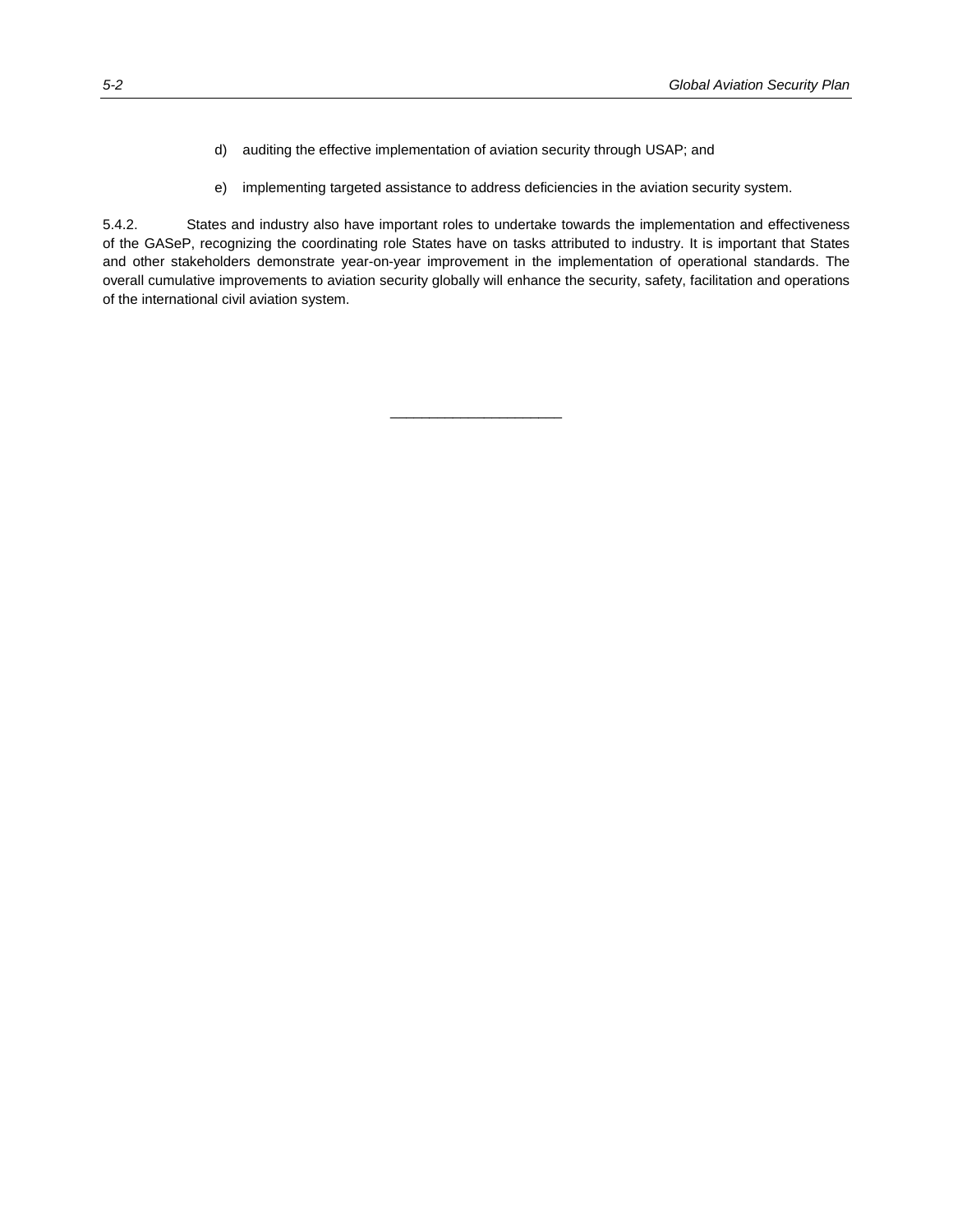### **CONCLUSION**

#### **6.1. CONCLUSION**

The GASeP will bring together ICAO, States, industry, and other stakeholders in a holistic and coordinated effort to address current and emerging global aviation security challenges. Security is a critical pillar for the growth and sustainability of the global aviation industry. It is envisaged that the GASeP will serve as an important document to assist all stakeholders to strengthen international collaboration in aviation security, including the areas of harmonizing security principles, approaches and measures; information sharing; innovation and better use of security technology, and in aviation security training and capacity development. The GASeP will also move ICAO, States, industry and all stakeholders towards fulfilling the intent and direction of UNSCR 2309 (2016), and towards enhancing the level of global aviation security for the benefit of all States, as well as contributing to the wider benefit of strengthening economic growth and development across the world.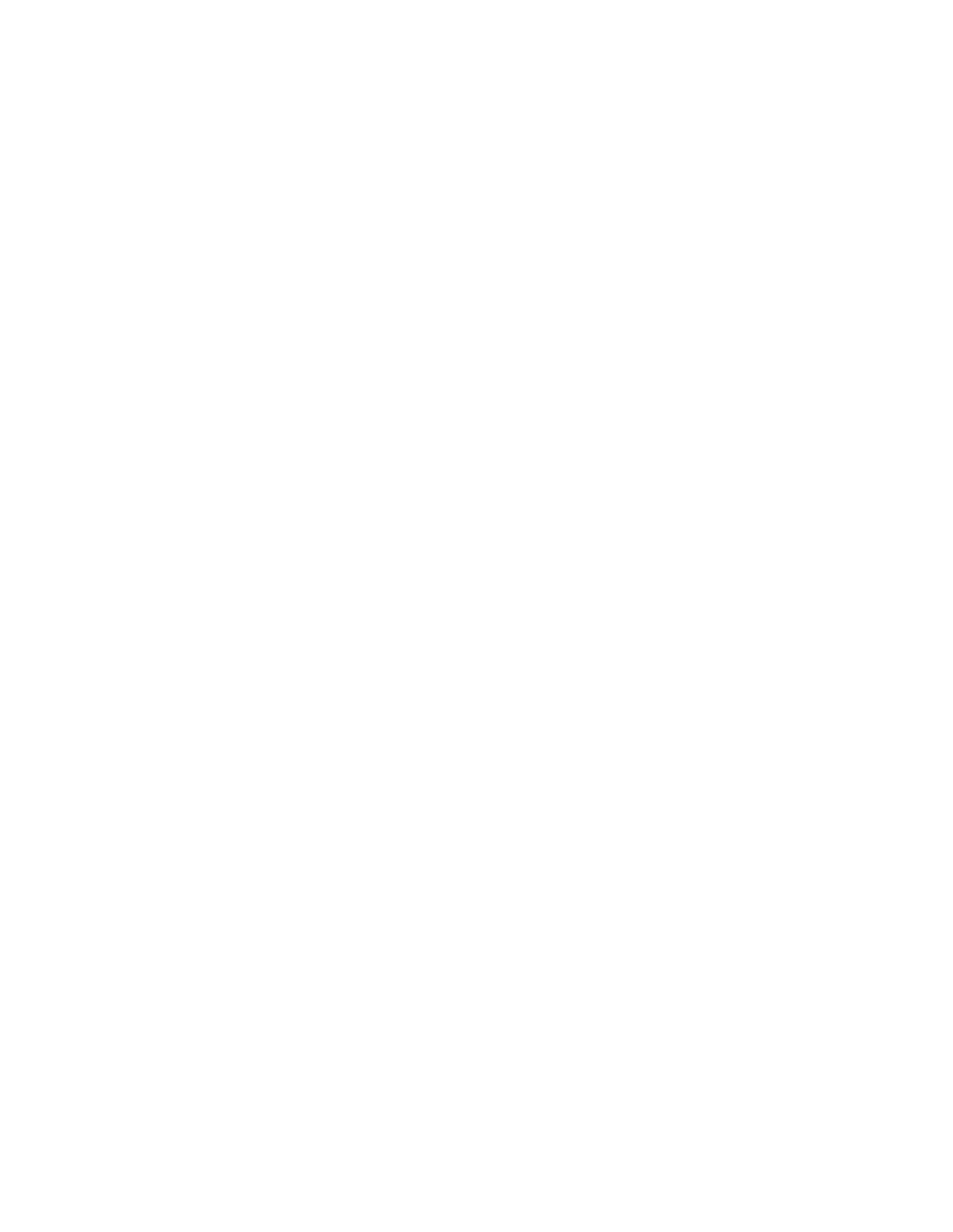# **APPENDIX A**

#### **GLOBAL AVIATION SECURITY PLAN ROADMAP**

### ASPIRATIONAL GLOBAL TARGETS

- a) By 2020 80% of States reach above 65% EI
- b) By 2023 90% of States reach above 80% EI
- c) By 2030 100% of States reach above 90% EI

| <b>Priority</b><br><b>Outcome</b> | <b>ENHANCE RISK AWARENESS AND RESPONSE</b><br>$1_{-}$                                                       |
|-----------------------------------|-------------------------------------------------------------------------------------------------------------|
| <b>Priority</b>                   | Keep global threat picture under regular review and enhance dissemination of threat and risk advice.<br>1.1 |
| <b>Actions</b>                    | Improve training on risk assessment.<br>1.2 <sub>1</sub>                                                    |
| (PAs)                             | 1.3 Review relevant ICAO Annex 17 provisions and guidance for highest risk areas.                           |
|                                   | 1.4 Up-to-date framework established in each State for conducting national and local risk assessments.      |
|                                   | 1.5 Ensure effective internal mechanisms for communicating information/assessments to those who need it.    |
|                                   | 1.6 Review current screening arrangements in light of national risk assessment.                             |
|                                   | Review personnel security measures taking into account risk advice and guidance on insider threat.<br>1.7   |
|                                   | 1.8 Ensure holistic aviation perspective and appropriate impact assessments.                                |
|                                   |                                                                                                             |

| <b>Actions</b> |                  |                                                                                                                                                                                                                                                                                                                                                                                                                                                                                                                                                                                                                                                                                           |                                                                                            |               |
|----------------|------------------|-------------------------------------------------------------------------------------------------------------------------------------------------------------------------------------------------------------------------------------------------------------------------------------------------------------------------------------------------------------------------------------------------------------------------------------------------------------------------------------------------------------------------------------------------------------------------------------------------------------------------------------------------------------------------------------------|--------------------------------------------------------------------------------------------|---------------|
| By             |                  | <b>Specific Measures / Tasks</b>                                                                                                                                                                                                                                                                                                                                                                                                                                                                                                                                                                                                                                                          | <b>Indicators</b>                                                                          | <b>Target</b> |
| Global         | <b>PA</b><br>1.1 | Identify and address cybersecurity<br>1.A<br>threats to civil aviation's critical<br>infrastructure, data and information and<br>communication technology systems through<br>collaboration using horizontal, cross-cutting<br>and functional approaches to achieve an<br>acceptable and commensurate cyber<br>resilience capability on a global level. It<br>should involve air navigation,<br>communication, surveillance, aircraft<br>operations and airworthiness and other<br>relevant disciplines to ensure the safety and<br>security of civil aviation operations in full<br>alignment with ICAO's Global Air Navigation<br>Plan (GANP) and Global Aviation Safety<br>Plan (GASP). | Compliance with relevant Annex 17<br>provisions.<br>ICAO survey/questionnaire.             | On-going      |
|                |                  | Monitor and address emerging and<br>1.B<br>evolving risks, such as cyber security,<br>remotely piloted aircraft systems (RPAS),<br>and risks arising from conflict zones.                                                                                                                                                                                                                                                                                                                                                                                                                                                                                                                 | Compliance<br>with<br>relevant<br>Annex<br>17<br>provisions.<br>ICAO survey/questionnaire. | On-going      |
|                | PA               | When considering aviation security<br>1.C                                                                                                                                                                                                                                                                                                                                                                                                                                                                                                                                                                                                                                                 | Coordinated provisions at ICAO level (e.g.                                                 | On-going      |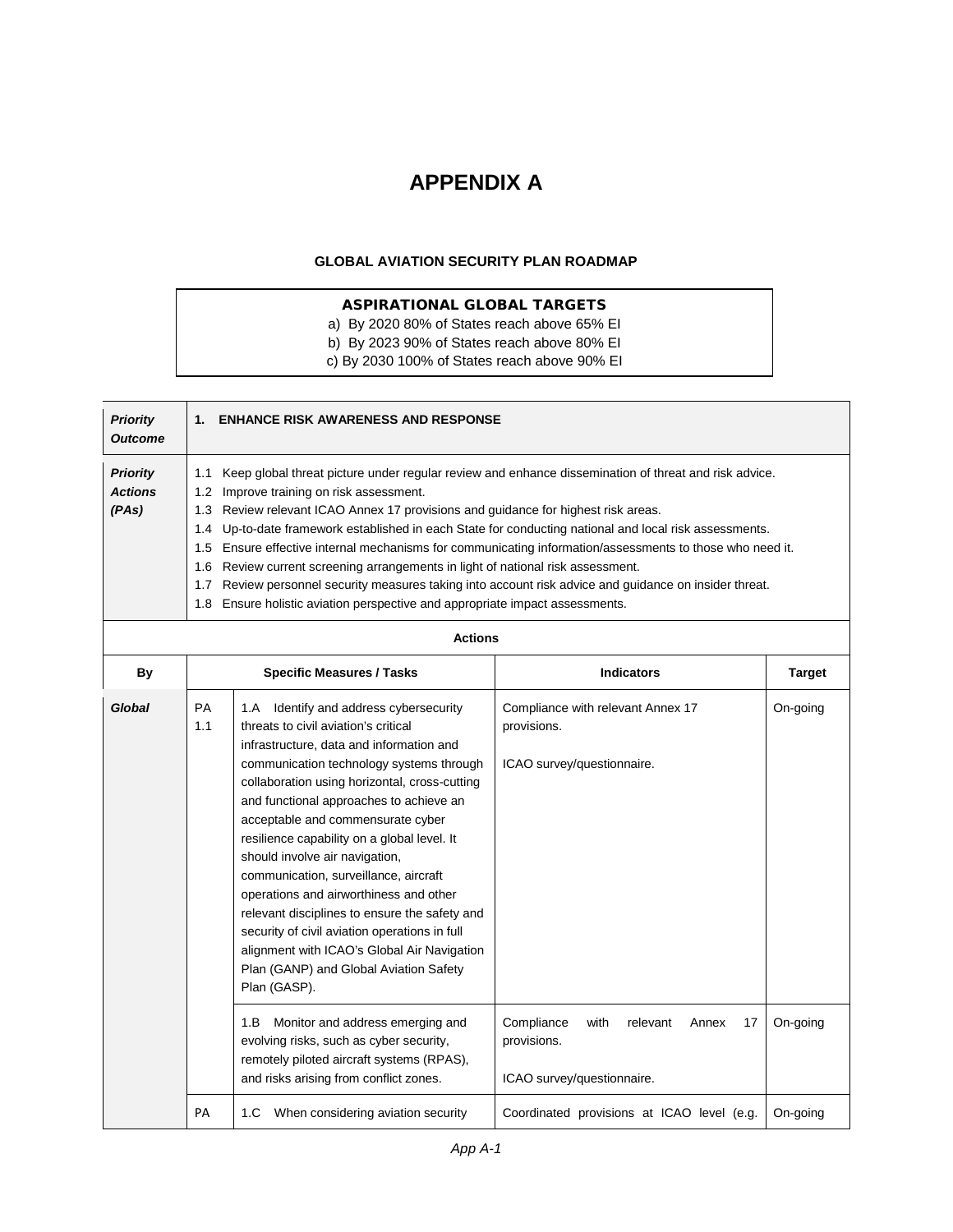|                               | 1.8              | risks and measures, ensure appropriate<br>holistic consideration of the aviation sector.<br>Where relevant, early and appropriate<br>coordination with aviation safety, air<br>navigation and facilitation experts to take<br>place at global and national levels.                                                  | cross-references on horizontal topics such as<br>cyber security)<br>Appropriate documentation of impact<br>assessment.<br>Effective coordination channels established<br>and implemented.                                                                                                                                          |              |
|-------------------------------|------------------|---------------------------------------------------------------------------------------------------------------------------------------------------------------------------------------------------------------------------------------------------------------------------------------------------------------------|------------------------------------------------------------------------------------------------------------------------------------------------------------------------------------------------------------------------------------------------------------------------------------------------------------------------------------|--------------|
| States and<br><b>Industry</b> | PA<br>1.1        | States' authorities work together with<br>1.D<br>industry to most appropriately and<br>effectively allocate responsibilities for the<br>delivery of measures to counter the threat<br>from landside attacks.                                                                                                        | Definition of responsibilities in NCASP and<br>Airports' Security Programs<br>Attendance of responsible parties at Airport<br><b>Security Committees</b><br>Evidence of implementation of measures as<br>defined in Airport Security Program<br>Evidence<br>of<br>clear<br>communication<br>and<br>appropriate response to threats | On-going     |
| <b>States</b>                 | PA<br>1.5        | Implement and review secure,<br>1.E<br>systematic mechanisms to share threat and<br>risk information at national level.                                                                                                                                                                                             | ICAO survey/questionnaire.                                                                                                                                                                                                                                                                                                         | 2019         |
|                               | <b>PA</b><br>1.6 | 1.F States' National Aviation Security<br>Committees and appropriate security<br>authorities periodically review physical<br>screening and access control methods,<br>based on national risk assessments, to<br>ensure that they are appropriate, effective<br>and using up-to-date technologies and<br>techniques. | ICAO survey/questionnaire.<br>USAP findings.                                                                                                                                                                                                                                                                                       | On-going     |
|                               | PA<br>1.7        | 1.G Review adequacy of current<br>measures to address insider threat,<br>including background checks, physical<br>measures, training and awareness and<br>reporting mechanisms. To incorporate into<br>the State's relevant aviation security<br>programmes.                                                        | ICAO survey/questionnaire                                                                                                                                                                                                                                                                                                          | 2019         |
| <b>Industry</b>               | PA<br>1.5        | Enhance and promote global<br>1.H<br>platforms for sharing of security information<br>with, from and between industry.                                                                                                                                                                                              | Establishment of appropriate forums; usage<br>levels.                                                                                                                                                                                                                                                                              | 2018         |
| <b>ICAO</b>                   | PA<br>1.1        | 1.1<br>Develop strategy for increasing States'<br>awareness of and access to the ICAO<br>Global Risk Context Statement (RCS),<br>including through Regional offices and<br>organizing regular seminars.<br>Encourage use of the ICAO Aviation<br>1.J<br>Security Point of Contact (PoC) Network to                  | ICAO survey/questionnaire.<br>Substantial increase in use of PoC Network;<br>conduct annual test on the PoC Network                                                                                                                                                                                                                | 2018<br>2018 |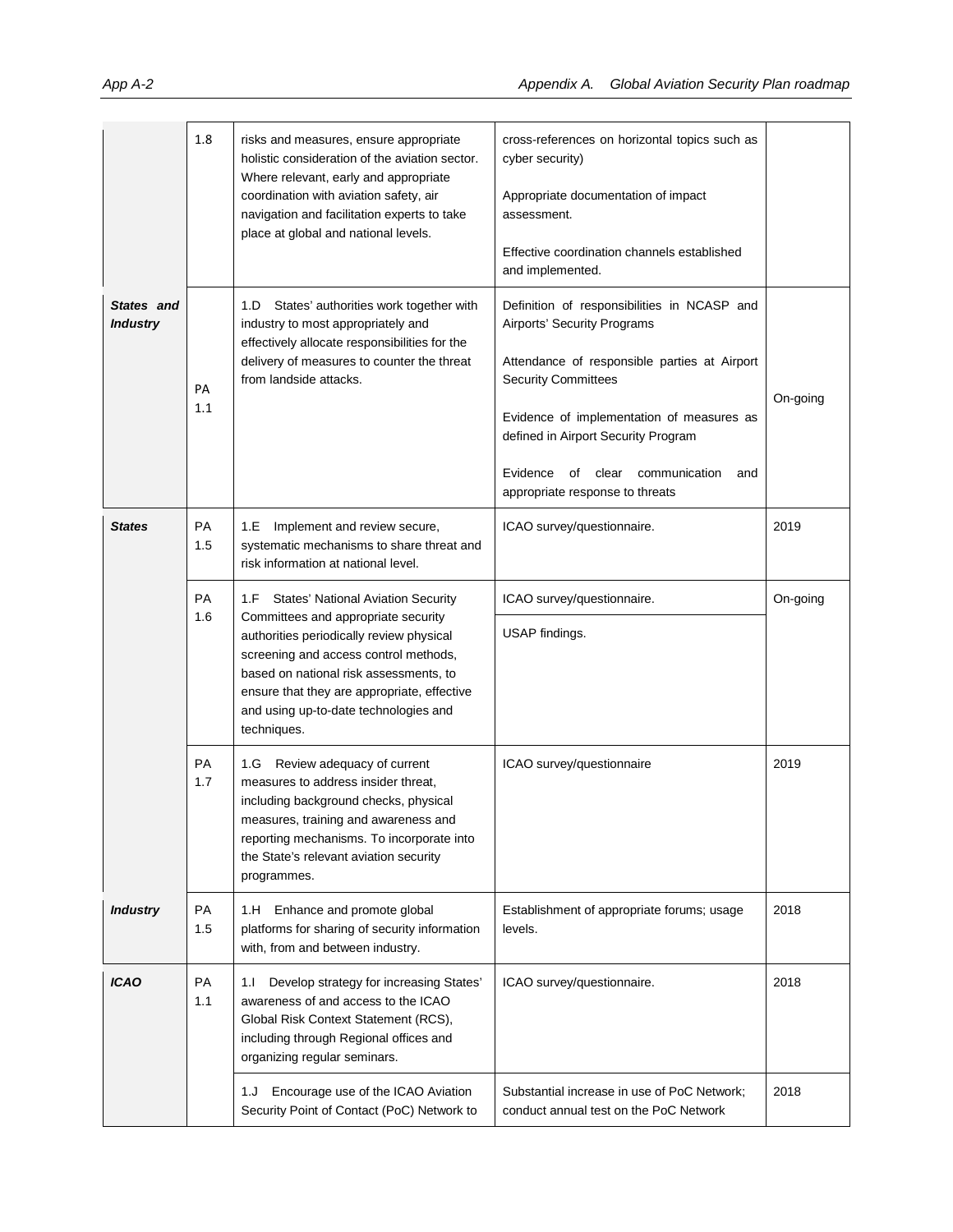|             |                  | share information.                                                                                                                                                                                                                                       |                                                                                                                                                                                         |                                                                  |
|-------------|------------------|----------------------------------------------------------------------------------------------------------------------------------------------------------------------------------------------------------------------------------------------------------|-----------------------------------------------------------------------------------------------------------------------------------------------------------------------------------------|------------------------------------------------------------------|
|             |                  | 1.K Assess the effectiveness and usability,<br>in consultation with States, of the PoC<br>system in its existing state in order to<br>identify what is working well and any areas<br>for potential improvement including<br>information security matters | Improvements to PoC system incorporated                                                                                                                                                 | 2019                                                             |
|             | <b>PA</b><br>1.2 | 1.L<br>Establish team of volunteer experts<br>available to provide risk management<br>training.                                                                                                                                                          | Number of volunteers and from across<br>various regions.                                                                                                                                | As<br>necessary<br>but no less<br>than one<br>workshop<br>yearly |
|             |                  | 1.M<br>Deliver revised workshop on risk<br>management in every region.                                                                                                                                                                                   | Conduct the workshop to train participants on<br>risk management in each region; obtain<br>feedback on courses and areas for<br>improvement                                             | 1 workshop<br>yearly                                             |
|             |                  | Identify key staff for States in greatest<br>1.N<br>need of risk assessment training and<br>conduct outreach activities to promote<br>awareness and understanding of risk<br>assessment among key staff.                                                 | Key AVSEC personnel from State authorities,<br>including the Appropriate Authority, and key<br>industry agencies (e.g. airlines, airports, etc)<br>to undergo risk assessment training. | Five<br>activities<br>globally per<br>year                       |
| <b>ICAO</b> | PA<br>1.3        | Identify key Standards for detecting<br>1.O<br>Improvised Explosive Devices (IEDs) carried<br>by passengers and non-passengers having<br>access to SRAs, and conduct review of their<br>adequacy and levels of effective<br>implementation.              | AVSECP/29 report to Council.                                                                                                                                                            | 2018                                                             |
|             |                  | 1.P<br>Consider new Annex 17 Standard on<br>screening for explosives.                                                                                                                                                                                    | AVSECP/29 report to Council.                                                                                                                                                            | 2018                                                             |
|             |                  | 1.Q Review and update guidance on<br>screening for explosives.                                                                                                                                                                                           | Publication of updated guidance                                                                                                                                                         | 2018                                                             |
|             | PA<br>1.4        | 1.R Identify priority States in each region<br>in need of assistance risk management and<br>offer support.                                                                                                                                               | Overall level of effective implementation of<br>Annex 17 Standard 3.1.3.                                                                                                                | Priority<br><b>States</b><br>identified in<br>early 2017         |
|             |                  | Develop regional plan for delivering<br>1.S<br>support to priority States.<br>Provide risk assessment mentoring<br>1. T<br>and assistance.                                                                                                               |                                                                                                                                                                                         | New risk<br>frameworks<br>in 5 States<br>by mid-<br>2018         |
|             | PA<br>1.5        | 1. U<br>Develop guidance on communicating<br>threat and risk information within States and<br>with industry.                                                                                                                                             | Publication of guidance.                                                                                                                                                                | 2018                                                             |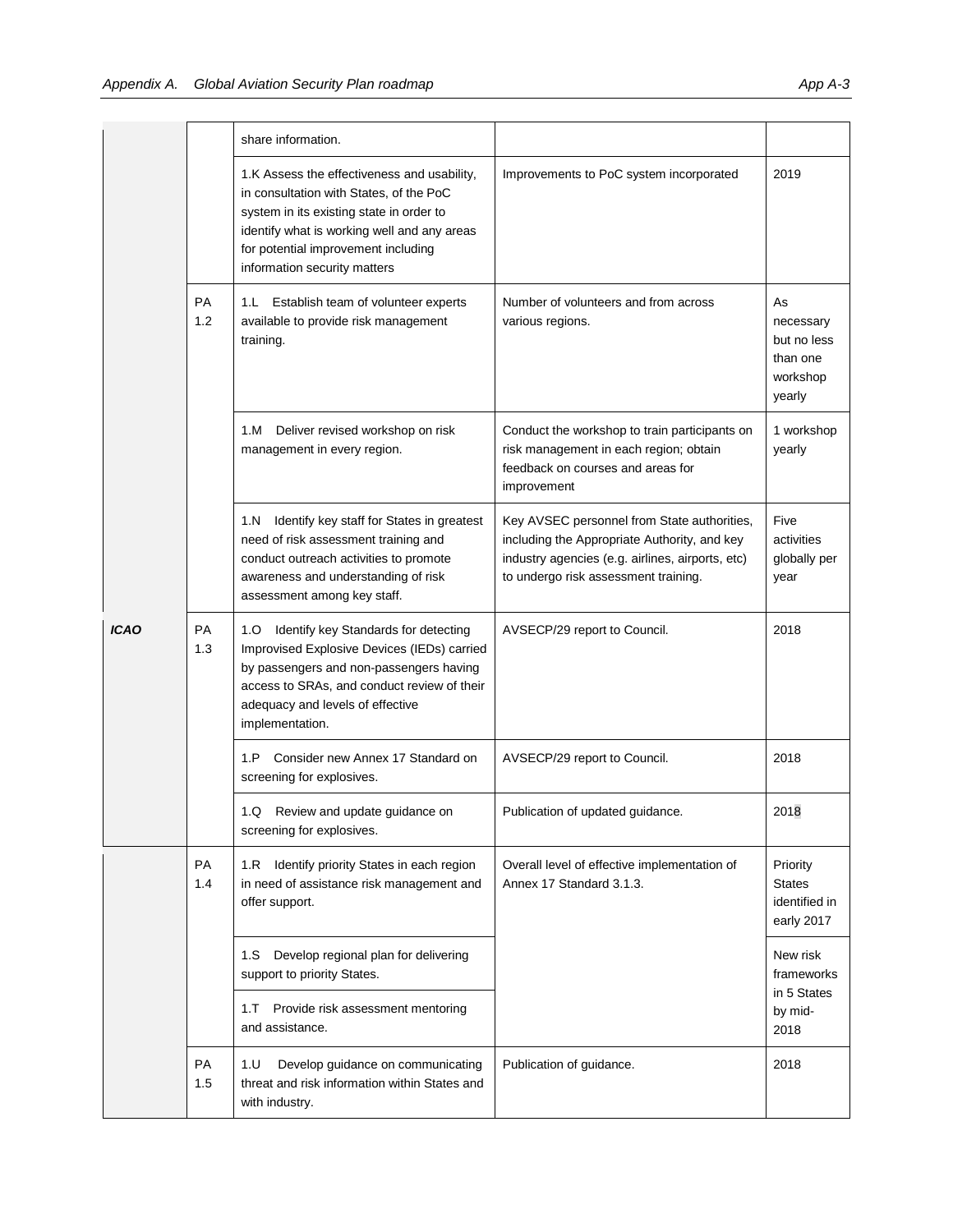| <b>PA</b><br>1.7 | ICAO to issue State letter on insider<br>1. V<br>threat.                                                                                                     | Level of responses to State letter. | 2018 |
|------------------|--------------------------------------------------------------------------------------------------------------------------------------------------------------|-------------------------------------|------|
|                  | ICAO to issue guidance and training<br>1.W<br>materials on recognizing and reporting<br>issues of concern within the workforce.                              | Publication of guidance.            | 2018 |
|                  | <b>Consider new Recommended Practice</b><br>1.X<br>on continuous vetting.                                                                                    | ICAO questionnaire/survey.          | 2019 |
| <b>PA</b><br>1.8 | 1.Y Subject to AVSECP consideration,<br>develop a Manual on Investigating Acts Of<br>Unlawful Interference Against Civil Aviation.                           | <b>AVSECP</b> report to Council     | 2019 |
| <b>PA</b><br>1.8 | 1. Z Subject to AVSECP consideration,<br>develop a Manual on Aviation Security<br>Management Systems at the level of the<br>State and relevant organizations | <b>AVSECP</b> report to Council     | 2019 |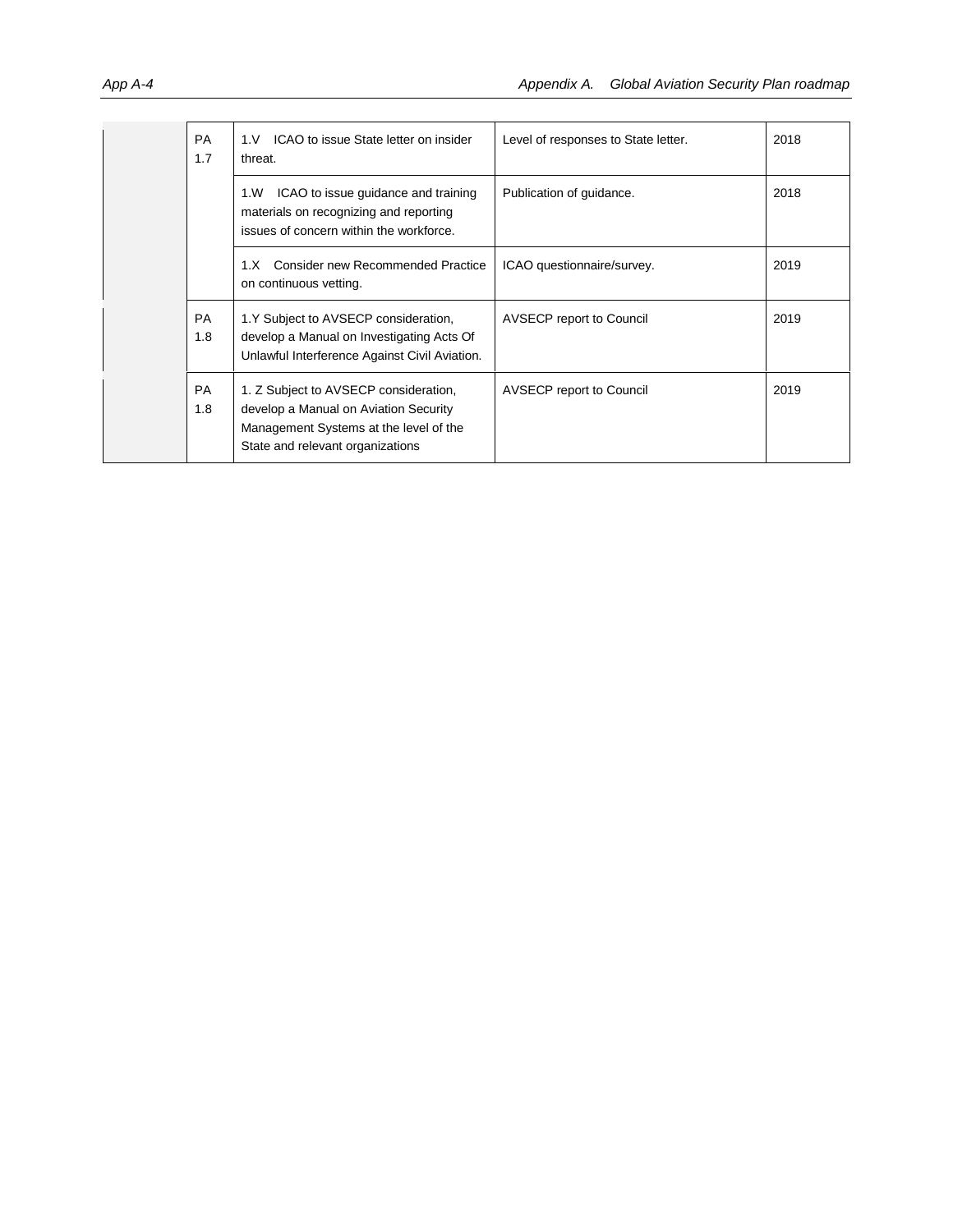organizations.

| <b>Priority</b><br><b>Outcome</b> | DEVELOP SECURITY CULTURE AND HUMAN CAPABILITY<br>2.                                              |
|-----------------------------------|--------------------------------------------------------------------------------------------------|
| <b>Priority</b>                   | Build and promote security culture.<br>2.1                                                       |
| <b>Actions</b>                    | Develop/review national training programmes, taking account of risk.<br>$2.2^{\circ}$            |
| (PAs)                             | 2.3 Professionalize work force and ensure continuous performance.                                |
|                                   | Develop baseline requirements/minimum qualification for personnel involved in security.<br>2.4   |
|                                   | 2.5 Revise ICAO training material and guidance, focusing on core aviation security skills/needs. |
|                                   | 2.6 Review and enhance ICAO security-related training activities.                                |

|                               |                  | <b>Actions</b>                                                                                                                                                        |                                                                                                                                                                                                                                                                                                                                                                             |               |
|-------------------------------|------------------|-----------------------------------------------------------------------------------------------------------------------------------------------------------------------|-----------------------------------------------------------------------------------------------------------------------------------------------------------------------------------------------------------------------------------------------------------------------------------------------------------------------------------------------------------------------------|---------------|
| <b>By</b>                     |                  | <b>Specific Measures / Tasks</b>                                                                                                                                      | <b>Indicators</b>                                                                                                                                                                                                                                                                                                                                                           | <b>Target</b> |
| Global                        | <b>PA</b><br>2.1 | 2.A Review or develop training material to<br>teach security culture and its principles.                                                                              | $\bullet$<br>Increased awareness and incident<br>reporting                                                                                                                                                                                                                                                                                                                  | 2018          |
|                               |                  | 2.B<br>Develop security awareness<br>programmes that effectively promote a<br>positive security culture                                                               | $\bullet$<br>Evidence in relevant security<br>programmes                                                                                                                                                                                                                                                                                                                    |               |
|                               |                  | Continuous promotion of security<br>2.C<br>awareness campaigns.                                                                                                       | Persons designated as appropriate<br>$\bullet$<br>authorities and top AVSEC personnel<br>from States (e.g. Directors-General of<br>Civil Aviation Authorities, and/or their<br>deputies), airlines, airports, stakeholder<br>agencies (e.g. Chief Executive Officer /<br>Chief Operations Officer), to undergo<br>AVSEC management training for senior<br>management level. |               |
|                               |                  | 2.D<br>Develop and enhance joint training<br>programmes.                                                                                                              | New and updated AVSEC programs<br>developed and delivered.                                                                                                                                                                                                                                                                                                                  |               |
|                               |                  | Develop and disseminate to all other<br>2.E<br>stakeholders communication plans,<br>reporting tools, promotional materials and<br>model training                      | Materials developed.                                                                                                                                                                                                                                                                                                                                                        |               |
| <b>States and</b><br>industry | PA<br>2.1        | Develop communication strategies to<br>2.F<br>build the general public's awareness of<br>Aviation Security and the importance of<br>complying with security measures. | ICAO questionnaire/survey.                                                                                                                                                                                                                                                                                                                                                  | 2019          |
|                               | <b>PA</b><br>2.2 | 2.G Increase management oversight and<br>leading by example.                                                                                                          | Measured through National Civil Aviation<br>Security Quality Control Programme (NQCP).                                                                                                                                                                                                                                                                                      | On-going      |
|                               |                  | 2.H Share best practices.                                                                                                                                             |                                                                                                                                                                                                                                                                                                                                                                             |               |
|                               |                  | 2.1 Include provisions in quality control<br>programs to monitor the effective<br>implementation of security culture.                                                 | Measured through NQCP.                                                                                                                                                                                                                                                                                                                                                      | 2019          |
|                               |                  | Develop methods of measuring<br>2.J<br>potential security challenges in States and                                                                                    |                                                                                                                                                                                                                                                                                                                                                                             |               |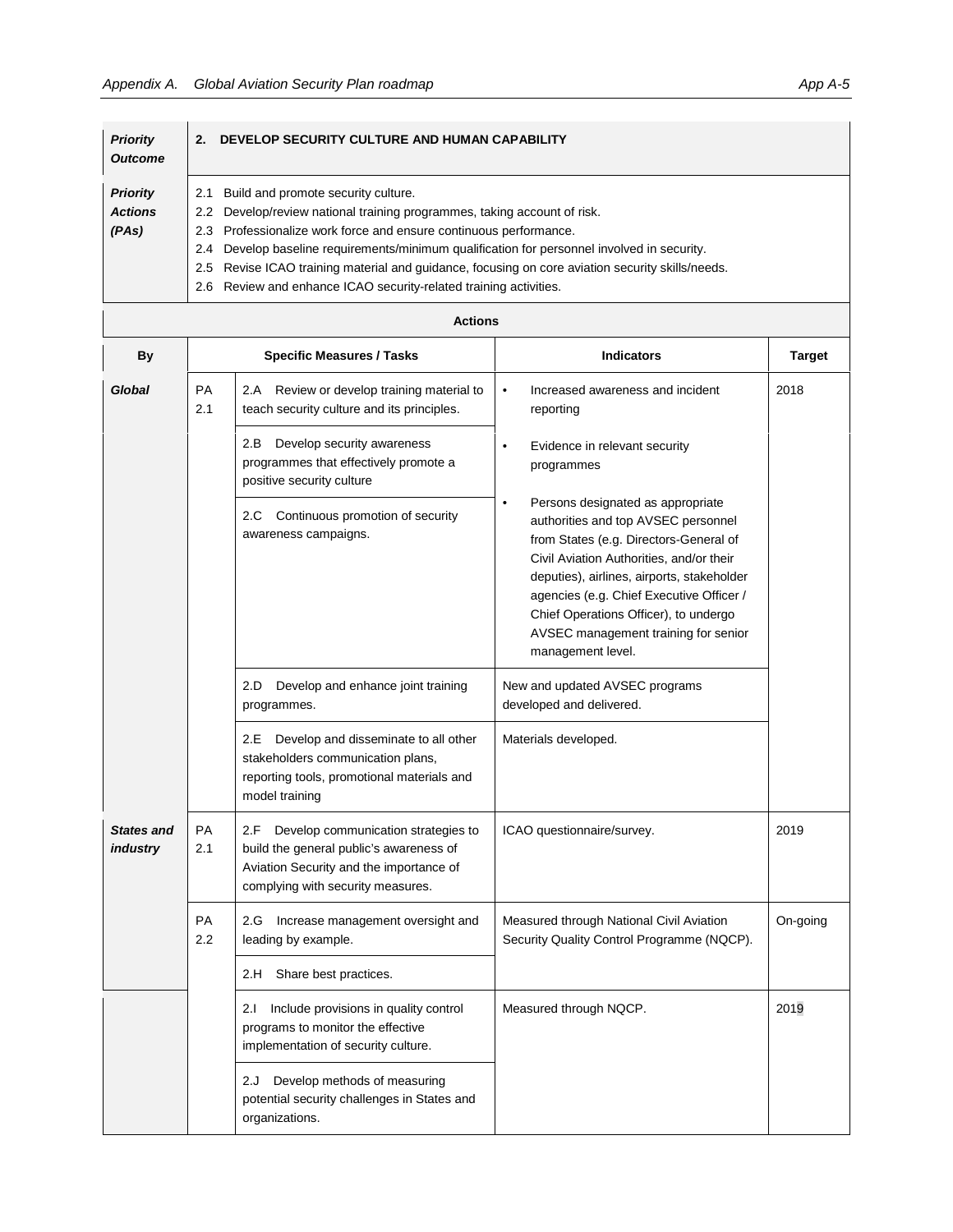|             | PA<br>2.3 | 2.K Implementation of 'just culture' " of<br>reporting all security-related and potential<br>security issues without fear of reprimand to<br>involved parties.<br>Ensure robust vetting procedures for<br>2.L<br>all staff are introduced. |                                                      |      |
|-------------|-----------|--------------------------------------------------------------------------------------------------------------------------------------------------------------------------------------------------------------------------------------------|------------------------------------------------------|------|
|             | PA<br>2.4 | Develop and implement a Universal<br>2.M<br>Aviation Security Accreditation Programme<br>(UASAP) for all staff involved in security<br>functions.                                                                                          | Programme developed and implemented.                 |      |
|             |           | 2.N Ensure sufficient funding is provided<br>for a robust, trained and motivated security<br>workforce.                                                                                                                                    | Measured through NQCP.                               |      |
| <b>ICAO</b> | PA<br>2.1 | 2.0 Define, revise and enhance guidance<br>on Security Culture as required.                                                                                                                                                                | Materials reviewed.                                  | 2019 |
|             | PA<br>2.4 | Determine internationally recognized<br>2.P<br>competency levels.                                                                                                                                                                          | Competency levels established.                       |      |
|             |           | 2.Q Identify optimum model and delivery<br>plan for new global professional<br>qualifications.                                                                                                                                             | Table produced within relevant training<br>material. |      |
|             |           | 2.R Develop guidance for UASAP                                                                                                                                                                                                             | Guidance published                                   |      |
|             | PA<br>2.5 | Identify core aviation security skills<br>2.S<br>and needs and revise training material and<br>guidance focusing on these.                                                                                                                 | Training skills matrix.                              |      |
|             | PA<br>2.6 | Develop and agree on new global<br>2.T<br>training policy document and model.                                                                                                                                                              | Document developed.                                  |      |
|             |           | Review role and effectiveness of<br>2.U<br>Aviation Security Training Centres.                                                                                                                                                             | Review completed.                                    |      |
|             |           | Carry out a regional training needs<br>2.V<br>analysis involving all States from the<br>Region.                                                                                                                                            | ICAO survey/questionnaire.                           |      |
|             |           | Promote regional and subregional<br>2.W<br>cooperation in the field of AVSEC training.                                                                                                                                                     |                                                      |      |
|             |           | 2.X Produce a template and guidance for<br>States on conducting review of National<br>Civil Aviation Training Programmes.                                                                                                                  | Template produced.                                   |      |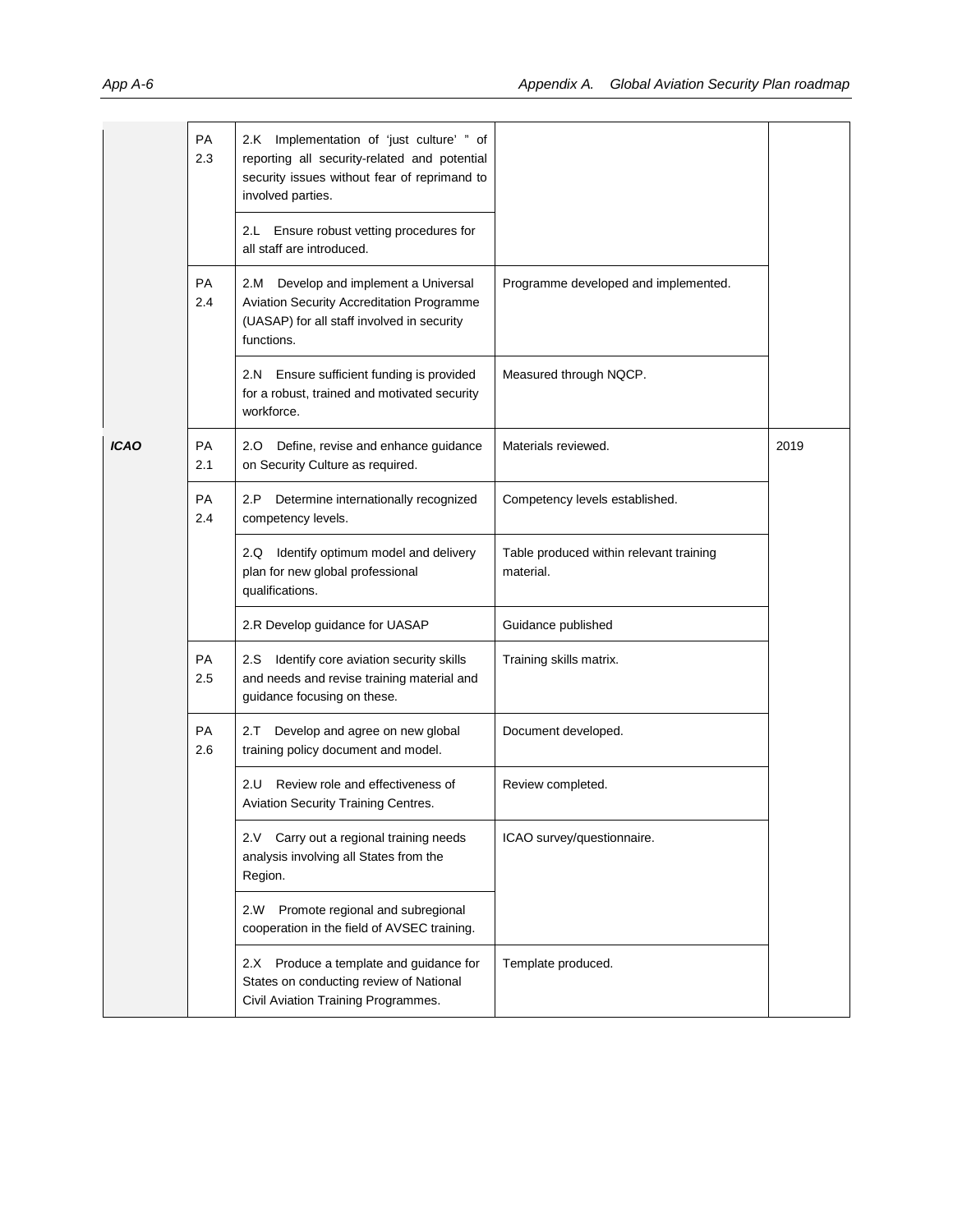| <b>Priority</b><br><b>Outcome</b> | 3.  | <b>IMPROVE TECHNOLOGICAL RESOURCES AND FOSTER INNOVATION</b>                                             |
|-----------------------------------|-----|----------------------------------------------------------------------------------------------------------|
| <b>Priority</b>                   | 3.1 | Enhance technical advice to States.                                                                      |
| <b>Actions</b>                    |     | 3.2 Promote innovative techniques and technologies by States and industry.                               |
| (PAs)                             |     | 3.3 Promote consistency of technical specifications for security equipment.                              |
|                                   |     | 3.4 Consider minimum technical specifications for security equipment.                                    |
|                                   | 3.5 | Increase use of appropriate technology for screening and facilitation.                                   |
|                                   | 3.6 | Develop and improve the efficiency of certification processes and operational use of security equipment, |
|                                   |     | including human factors.                                                                                 |
|                                   | 3.7 | Consider and evaluate the use of passenger information to inform and assist aviation security.           |

| By                            |                  | <b>Specific Measures / Tasks</b>                                                                                                                                                                               | <b>Indicators</b>                                                                                        | <b>Target</b> |
|-------------------------------|------------------|----------------------------------------------------------------------------------------------------------------------------------------------------------------------------------------------------------------|----------------------------------------------------------------------------------------------------------|---------------|
| <b>States</b>                 | <b>PA</b><br>3.2 | Develop a package on conducting<br>3.A<br>operational trials of innovative techniques.                                                                                                                         | Number of States conducting operational trials<br>and sharing information on such trials.                | On-going      |
|                               |                  | Encourage and support trials and tests<br>3.B<br>of new processes and equipment.                                                                                                                               |                                                                                                          |               |
|                               |                  | 3.C<br>Organize and support innovation<br>events and challenges and encourage<br>participation of start-up and entrepreneurial<br>companies.                                                                   |                                                                                                          |               |
|                               | <b>PA</b><br>3.4 | Establish detailed threat item<br>3.D<br>identification for each type of security<br>equipment.                                                                                                                | Greater information sharing between States<br>equipment information, requirements and<br>specifications. | On-going      |
|                               |                  | 3.E<br>Establish initial minimum detection<br>requirement for each type of security<br>equipment.                                                                                                              |                                                                                                          |               |
|                               |                  | Establish operational specifications for<br>3.F<br>each type of security equipment.                                                                                                                            |                                                                                                          |               |
|                               |                  | 3.G Assess available technologies for<br>each type of security equipment.                                                                                                                                      |                                                                                                          |               |
|                               |                  | Establish and maintain technical<br>3.H<br>specification for each type of security<br>equipment.                                                                                                               |                                                                                                          |               |
| <b>States and</b><br>industry | <b>PA</b><br>3.5 | 3.1 States and industry to conduct<br>outreach activities to promote the use of<br>appropriate technology, including human<br>factors considerations.                                                          | ICAO survey/questionnaire.                                                                               | On-going      |
|                               | <b>PA</b><br>3.6 | States and industry to keep under<br>3.J<br>review the certification process of security<br>equipment to assess its efficiency, reactivity<br>and whether it is providing accurate and<br>updated information. |                                                                                                          |               |

**Actions**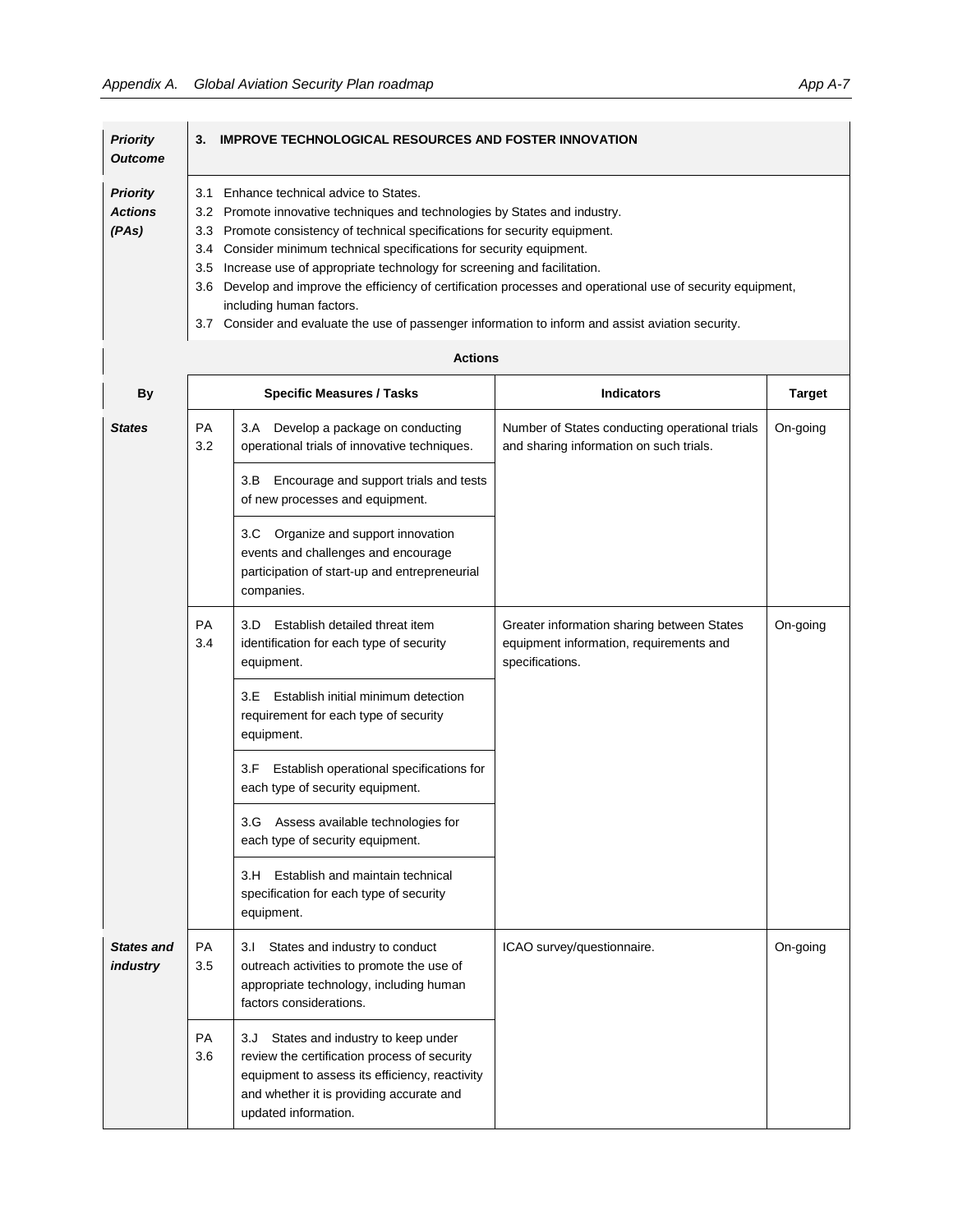| <b>States and</b><br>industry |                        | 3.K States to ensure appropriate<br>authorities for aviation security coordinate<br>with other agencies (e.g Customs and<br>Immigration) to facilitate data sharing and<br>risk assessment.<br>States and industry to encourage<br>3.L<br>competition in the supplier market.                                                                                                                                                                              |                                                                                                                                                                                                                                                                                                                                                                                                            |          |
|-------------------------------|------------------------|------------------------------------------------------------------------------------------------------------------------------------------------------------------------------------------------------------------------------------------------------------------------------------------------------------------------------------------------------------------------------------------------------------------------------------------------------------|------------------------------------------------------------------------------------------------------------------------------------------------------------------------------------------------------------------------------------------------------------------------------------------------------------------------------------------------------------------------------------------------------------|----------|
|                               | PA<br>3.6              | States and industry to improve<br>3.M<br>management of security equipment at<br>airports (include site acceptance tests,<br>routing testing and maintenance).                                                                                                                                                                                                                                                                                              |                                                                                                                                                                                                                                                                                                                                                                                                            |          |
| <b>ICAO</b>                   | PA<br>3.1<br>PA<br>3.2 | 3.N<br>Improve and update AVSECPaedia.<br>3.0 Promote use of AVSECPaedia<br>through State letter, communications and<br>incentives.<br>3.P<br>Regular publication of operational<br>guidance on the use of technology and<br>innovative techniques.<br>3.Q Ensure exchange of information<br>between States and industry on innovative<br>techniques and technology.<br>Develop a package on how/why to<br>3.R<br>conduct operational trials of innovative | Number of States signing up to<br>$\bullet$<br>AVSECPaedia.<br>Number of States signing up to edit<br>$\bullet$<br>AVSECPaedia.<br>Number of connections per month.<br>$\bullet$<br>Number of operational guidance<br>$\bullet$<br>available on AVSECPaedia.<br>Availability of function in AVSECPaedia.<br>$\bullet$<br>Number of States and organizations<br>$\bullet$<br>sharing information on trials. | On-going |
|                               | PA<br>3.3<br>PA        | techniques and technologies.<br>Identification of States establishing<br>3.S<br>technical specifications and/or performance<br>requirement for security equipment.<br>Facilitate a meeting between States<br>3.T<br>identified in the survey to share classified<br>information on technical specifications.<br>3.U Continue consideration for possible                                                                                                    | Number of States encouraging trials.<br>$\bullet$<br>AVSECP report to Council.                                                                                                                                                                                                                                                                                                                             | 2019     |
|                               | 3.3                    | SARPs in the appropriate ICAO Annex(es)<br>and related guidance on how to equip<br>airports and aircraft with control systems<br>based on video surveillance on-board<br>aircraft, outside aircraft, on the ground, and<br>in flight, as well as a methodology for<br>analyzing and using data obtained.                                                                                                                                                   |                                                                                                                                                                                                                                                                                                                                                                                                            |          |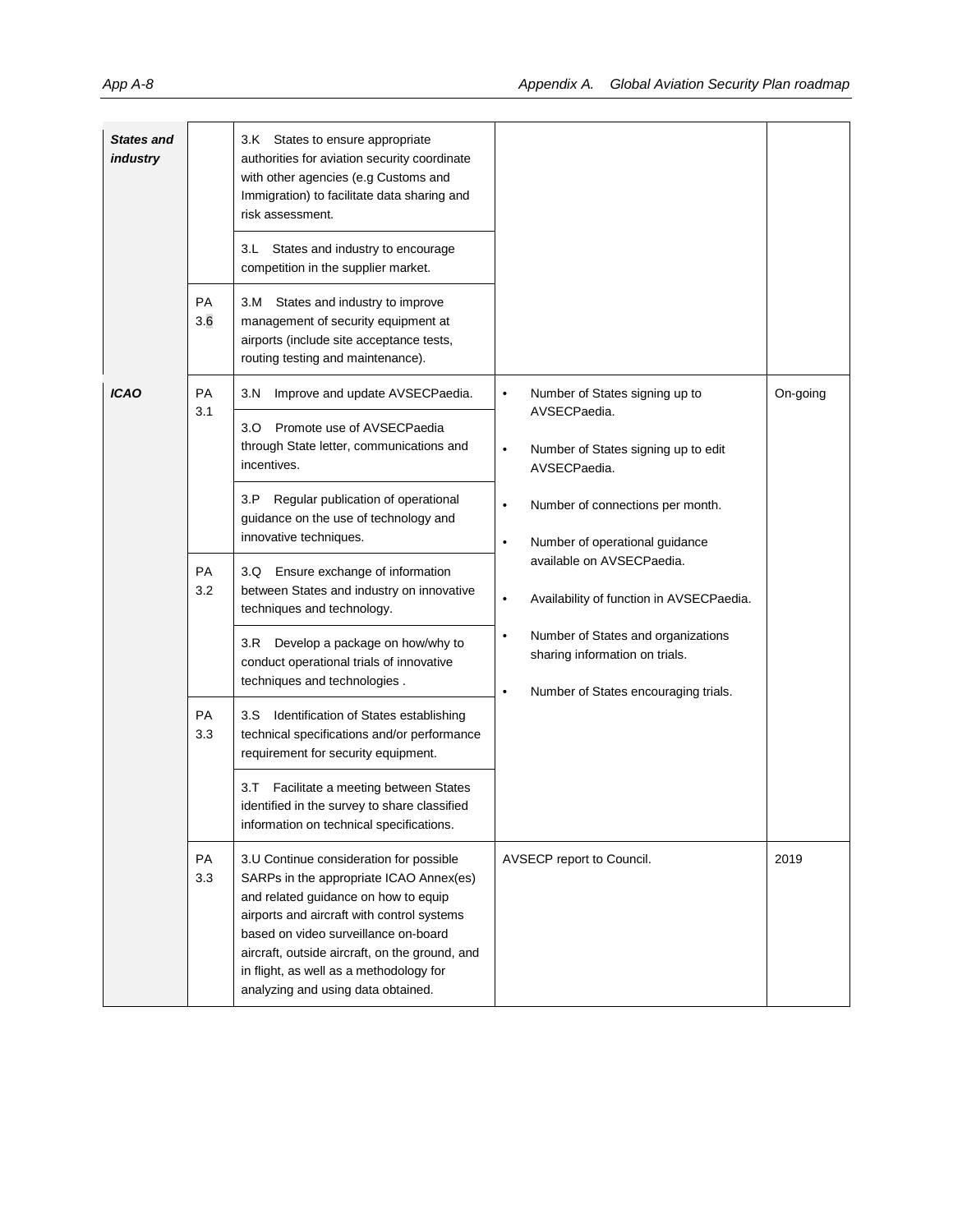| <b>Priority</b><br><b>Outcome</b>     | 4.                                                                                                                                                                                                                                                                                                                                                                                                                                                                                                                                  | <b>Improve Oversight and Quality Assurance</b>                                                                                                                                                                                                                                                            |                                                                                                                                               |               |
|---------------------------------------|-------------------------------------------------------------------------------------------------------------------------------------------------------------------------------------------------------------------------------------------------------------------------------------------------------------------------------------------------------------------------------------------------------------------------------------------------------------------------------------------------------------------------------------|-----------------------------------------------------------------------------------------------------------------------------------------------------------------------------------------------------------------------------------------------------------------------------------------------------------|-----------------------------------------------------------------------------------------------------------------------------------------------|---------------|
| <b>Priority</b><br><b>Action (PA)</b> | Develop regional USAP-CMA targets on the levels of effective implementation of security measures.<br>4.1<br>Coordinate efforts between States, stakeholders and ICAO on audits and peer review.<br>4.2<br>4.3 Develop and implement rectification plans at national and local levels to address gaps and vulnerabilities<br>identified.<br>4.4 Enhance USAP-CMA to provide reliable information regarding the effective implementation of aviation security<br>measures.<br>4.5 Enhance training and guidance on quality assurance. |                                                                                                                                                                                                                                                                                                           |                                                                                                                                               |               |
|                                       | <b>Actions</b>                                                                                                                                                                                                                                                                                                                                                                                                                                                                                                                      |                                                                                                                                                                                                                                                                                                           |                                                                                                                                               |               |
| <b>By</b>                             |                                                                                                                                                                                                                                                                                                                                                                                                                                                                                                                                     | <b>Specific Measures / Tasks</b>                                                                                                                                                                                                                                                                          | <b>Indicators</b>                                                                                                                             | <b>Target</b> |
| Global                                | <b>PA</b><br>4.1                                                                                                                                                                                                                                                                                                                                                                                                                                                                                                                    | 4.A Each region to develop USAP-CMA targets<br>on effective implementation of security measures<br>on the ground, including regions where the<br>USAP-CMA is conducted through other<br>established cooperative arrangements.                                                                             | Targets and results to be reviewed every<br>triennium during the Assembly.                                                                    | 2018          |
|                                       | <b>PA</b><br>4.2                                                                                                                                                                                                                                                                                                                                                                                                                                                                                                                    | 4.B<br>Develop processes and procedures to<br>conduct quality control (QC) and coordinate<br>efforts between stakeholders within a State and<br>with other States on auditing and peer review<br>activities. This could include tools, models and<br>QC training.                                         | Development of mechanism for the<br>sharing of QC information between<br>government agencies and industry on<br>peer review audit activities. | 2018          |
|                                       | PAs<br>4.2<br>&<br>4.5                                                                                                                                                                                                                                                                                                                                                                                                                                                                                                              | Develop best practices on conducting<br>4.C<br>quality control and coordinate efforts between<br>States, stakeholders on auditing and peer review<br>activities. This could include tools, models and<br>QC training.                                                                                     | Development of mechanism for the<br>sharing of QC information between<br>government agencies and industry on<br>peer review audit activities. | 2019          |
| <b>States</b>                         | <b>PA</b><br>4.3                                                                                                                                                                                                                                                                                                                                                                                                                                                                                                                    | States to establish a framework to work<br>4.D<br>with other States and industry to rectify gaps and<br>implement immediate response measures.                                                                                                                                                            | Enhancements and amendments to<br>national oversight systems as evidenced<br>by results from ICAO and State's<br>surveys/questionnaires.      | 2018          |
|                                       |                                                                                                                                                                                                                                                                                                                                                                                                                                                                                                                                     | Analyse national quality control data to<br>4.E<br>identify implementation issues that are systemic<br>and require attention at a foundational level.                                                                                                                                                     | Development and implementation of<br>corrective action plans.                                                                                 | 2018          |
| <b>Industry</b>                       | PA<br>4.3                                                                                                                                                                                                                                                                                                                                                                                                                                                                                                                           | Industry partners to work with States to<br>4.F<br>assist with the development of action plans and<br>identify possible channels of assistance, training<br>or knowledge transfer.                                                                                                                        | Consideration of the IATA Operational<br>Safety Audit (IOSA) and IATA Safety<br>Audit for Ground Operations (ISAGO)<br>results by States.     | 2019          |
| <b>ICAO</b>                           | PA<br>4.3                                                                                                                                                                                                                                                                                                                                                                                                                                                                                                                           | 4.G Update of the Aviation Security Oversight<br>Manual ICAO Doc 10047 to possibly include<br>new procedures for state oversight and effective<br>preventive measures aimed at preventing<br>noncompliance with mandatory aviation security<br>requirements based on a consolidation of best<br>practices | Update completed                                                                                                                              | 2018-2019     |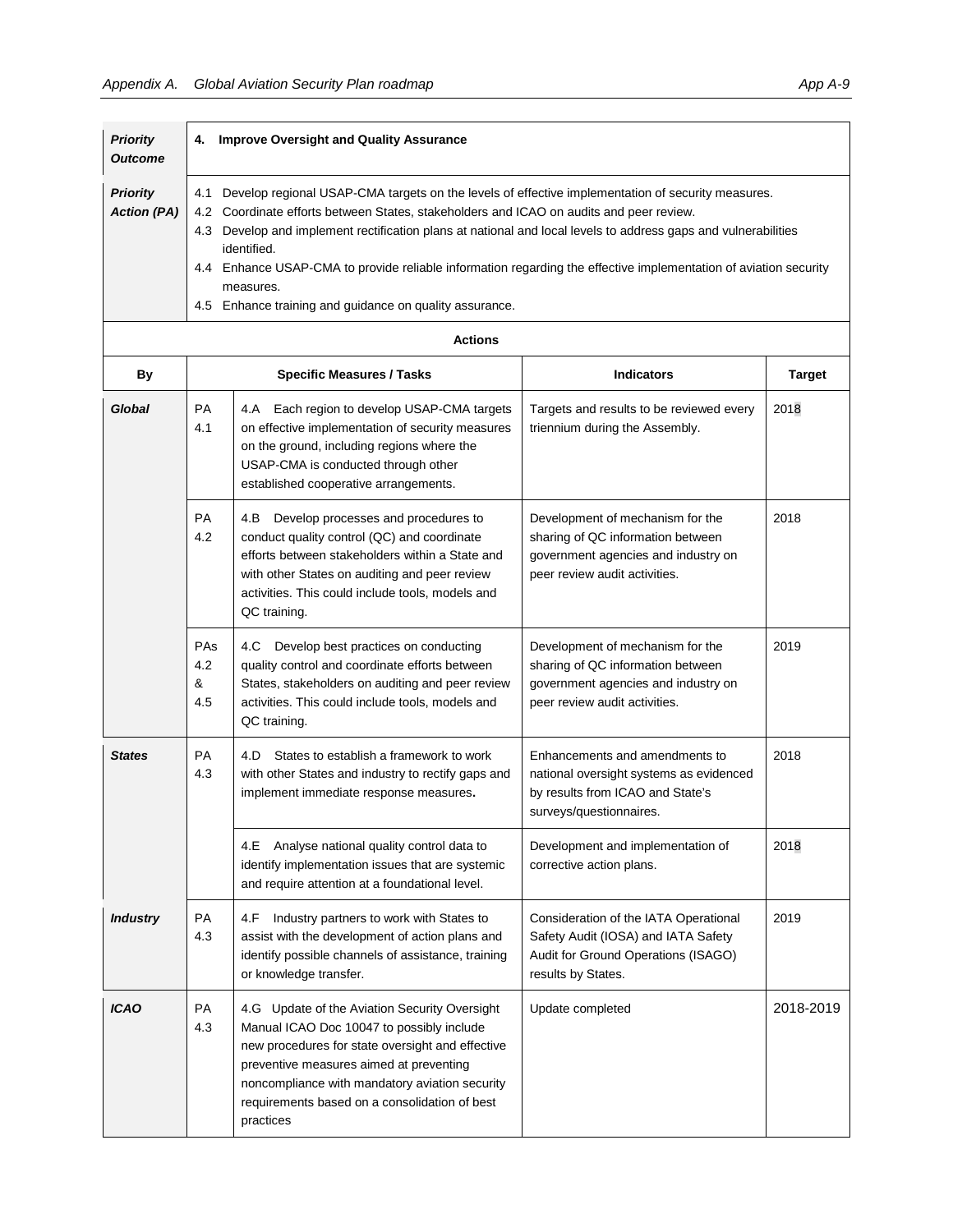| <b>ICAO</b> | PA<br>4.4 | 4.H Restructure the reporting of USAP-CMA<br>results to provide a more meaningful<br>understanding of the level of implementation<br>across the range of areas audited. | New format for the annual reporting of<br>USAP-CMA results.                                                                                                                                                                                       | 2018      |
|-------------|-----------|-------------------------------------------------------------------------------------------------------------------------------------------------------------------------|---------------------------------------------------------------------------------------------------------------------------------------------------------------------------------------------------------------------------------------------------|-----------|
|             |           | Study and consider how to effect the limited<br>4.I<br>disclosure of USAP-CMA results in an<br>appropriate manner.                                                      | Review of the level of disclosure of<br>USAP-CMA results, tabled to Council in<br>2018 and to Assembly at 2019.                                                                                                                                   | 2018      |
|             |           | Review and revise the USAP-CMA.<br>4.J                                                                                                                                  | Review USAP-CMA objectives,<br>methodology and Protocol Questions<br>and analyse USAP data to make<br>recommendations.                                                                                                                            | 2018-2019 |
|             |           |                                                                                                                                                                         | Conduct and review audits using the<br>updated USAP-CMA approach.                                                                                                                                                                                 |           |
|             |           |                                                                                                                                                                         | Final USAP-CMA product delivered /<br>ICAO Report.                                                                                                                                                                                                |           |
|             |           | Consider how to make more efficient use of<br>4.K<br>scarce resources and manpower in USAP-CMA.                                                                         | Consider the deployment of trained and<br>competent regional aviation security<br>officers to conduct USAP-CMA ground<br>audits to maximize the limited resources<br>within the Secretariat for more effective<br>and efficient use of resources. | 2018      |
|             |           |                                                                                                                                                                         | Consider the recruitment and use of<br>additional and well-trained full-time ICAO<br>auditors for a more thorough audit<br>system and framework.                                                                                                  | 2018      |
|             |           |                                                                                                                                                                         | Conduct regular competency and<br>harmonization workshops to ensure all<br>USAP auditors attain minimum<br>competence and are thoroughly familiar<br>with SARPs and guidance materials.                                                           | 2019      |
|             |           | 4.L Analyse national quality control data to<br>identify implementation issues that are systemic<br>and require attention at a foundational level.                      | Monitor and review States' corrective<br>action plans and implementation.                                                                                                                                                                         | On-going  |
|             | PA<br>4.5 | 4.M<br>Develop, review and revise guidelines and<br>guidance materials to help States to regularly<br>assess the effectiveness of their national<br>programmes.         | Review USAP-CMA report with State's<br>Appropriate Authority following an -audit<br>to identify gaps in QC where audit results<br>show the need for assistance.                                                                                   | 2018-2019 |
|             |           |                                                                                                                                                                         | Helping States to develop their national<br>audit programme as needed.                                                                                                                                                                            |           |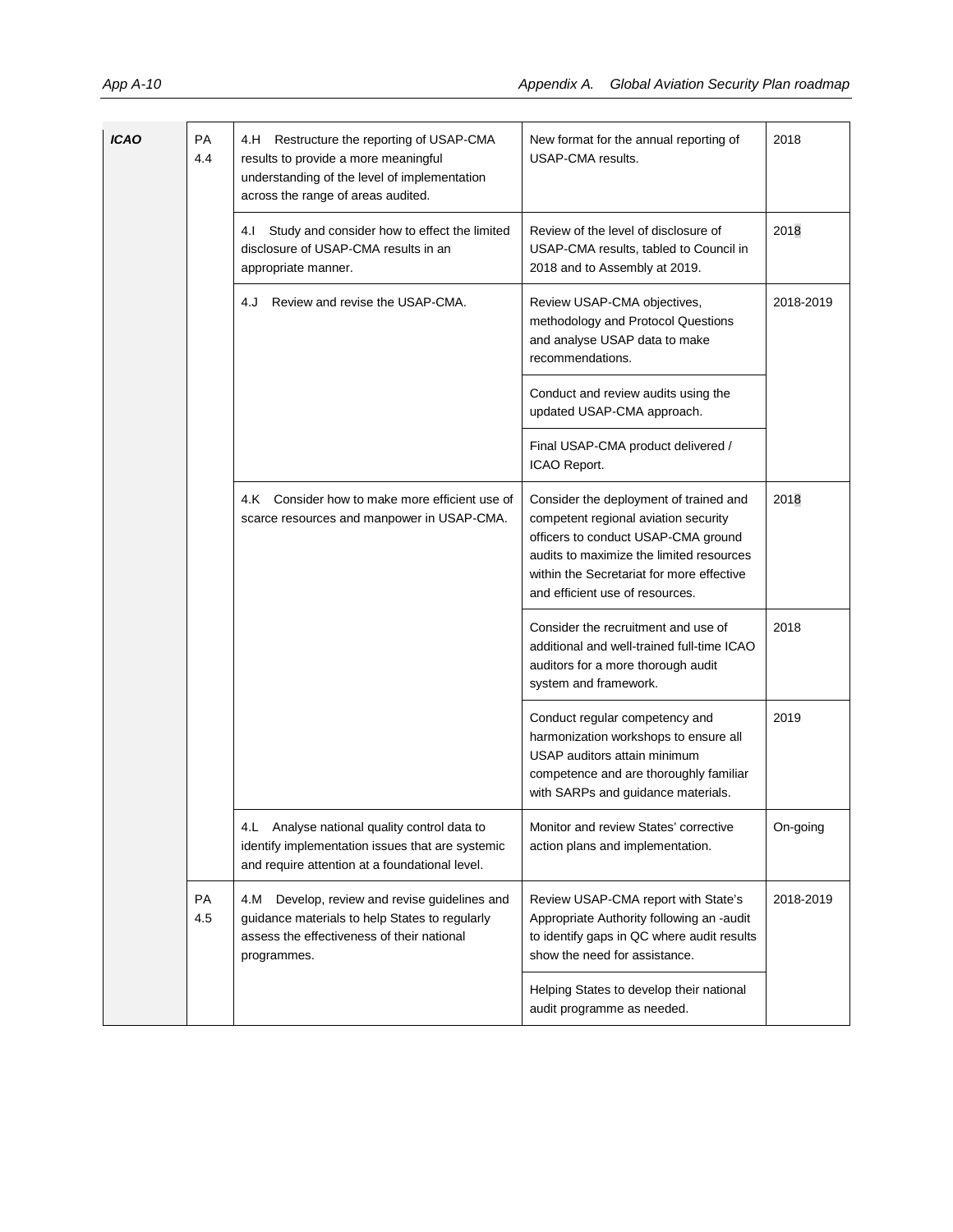$\Gamma$ 

| <b>Priority</b>                           | <b>INCREASE COOPERATION AND SUPPORT</b>                                                                                                                                                                                                                                                                                                                                                                                                                                                                                     |
|-------------------------------------------|-----------------------------------------------------------------------------------------------------------------------------------------------------------------------------------------------------------------------------------------------------------------------------------------------------------------------------------------------------------------------------------------------------------------------------------------------------------------------------------------------------------------------------|
| <b>Outcome</b>                            | 5                                                                                                                                                                                                                                                                                                                                                                                                                                                                                                                           |
| <b>Priority</b><br><b>Actions</b><br>(PA) | 5.1 Contribute resources to ICAO, States and stakeholders for auditing/peer review.<br>5.2 Provide increased assistance (where possible) for capacity development.<br>5.3 Commitment to enhance effective implementation by recipient States.<br>5.4 Ensure all national entities concerned are actively involved in implementation of measures.<br>5.5 Identify and utilize new funding sources (e.g. UN, World Bank, States, industry, etc).<br>5.6 Enhance ICAO's capability and effectiveness in delivering assistance. |

| <b>Actions</b>                       |                                                                                                                                                                        |                                                                                                                                  |               |  |
|--------------------------------------|------------------------------------------------------------------------------------------------------------------------------------------------------------------------|----------------------------------------------------------------------------------------------------------------------------------|---------------|--|
| By                                   | <b>Specific Measures / Tasks</b>                                                                                                                                       | <b>Indicators</b>                                                                                                                | <b>Target</b> |  |
| Global<br>(PAs 5.1<br>to 5.6)        | 5.A Support and encourage all stakeholders to<br>conduct peer review, transfer knowledge, or share<br>knowledge on security processes, procedures and<br>technologies. | Needs, priorities and funding sources<br>identified.                                                                             | 2018          |  |
|                                      | 5.B Provide funding for assistance activities carried<br>out by States/industry.                                                                                       | Develop peer-to-peer reviews, workshops and<br>training.                                                                         | 2018          |  |
|                                      |                                                                                                                                                                        | Increase speed of implementation of<br>assistance and peer review process and<br>follow-up actions.                              |               |  |
|                                      |                                                                                                                                                                        | Funds mobilized and directed to peer-to-peer<br>assistance.                                                                      |               |  |
| <b>States</b><br>(PAs 5.1<br>to 5.6) | 5.C Publicize UNSC Resolution 2309 (2016) and<br>GASeP's objectives/Roadmap to local entities<br>involved in AVSEC                                                     | ICAO survey/questionnaire                                                                                                        | Ongoing       |  |
|                                      | 5.D<br>States that have resources to provide<br>assistance commit to the following:                                                                                    | Model/template accountability framework<br>regarding roles and responsibilities of donor<br>recipients of assistance programmes. | 2018          |  |
|                                      | long-term engagement;                                                                                                                                                  |                                                                                                                                  |               |  |
|                                      | ascertain own level of expertise, transferable<br>$\overline{\phantom{m}}$<br>knowledge; and                                                                           |                                                                                                                                  |               |  |
|                                      | target assistance on the basis of risk profile.                                                                                                                        |                                                                                                                                  |               |  |
|                                      | States that receive/require assistance commit<br>5.E<br>to the following:                                                                                              |                                                                                                                                  |               |  |
|                                      | that all relevant national entities participate in<br>۳<br>training, information sharing, knowledge<br>transfer;                                                       |                                                                                                                                  |               |  |
|                                      | undergo risk-based identification of root causes<br>for deficiencies:                                                                                                  |                                                                                                                                  |               |  |